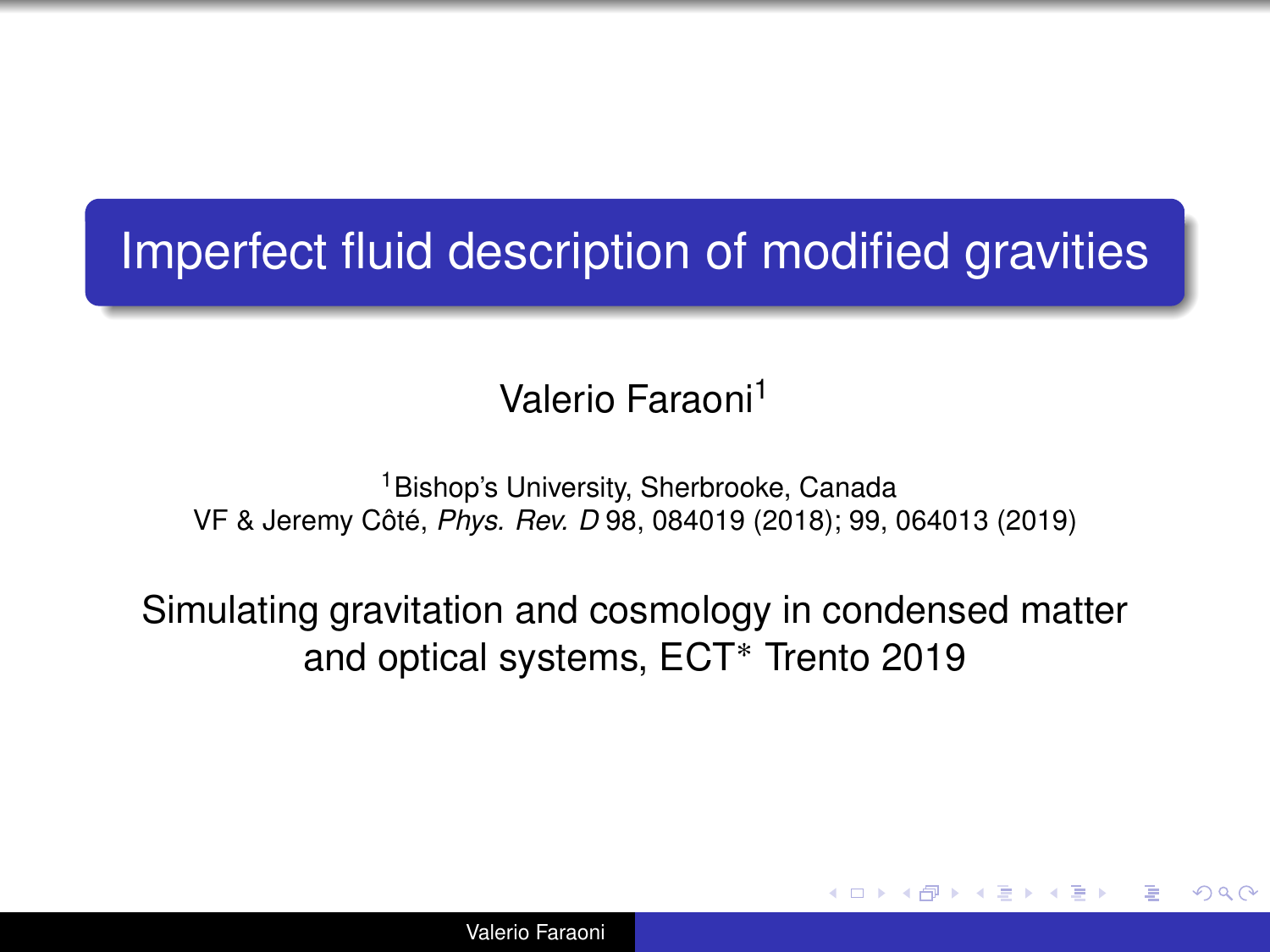**1** Scalar-tensor gravity as an (imperfect, irrotational) effective fluid

イロメ イ押メ イヨメ イヨメー

ミー  $2Q$ 

- 2 An application: the limit of electrovacuum Brans-Dicke theory to GR
- <sup>3</sup> Conclusions & open problems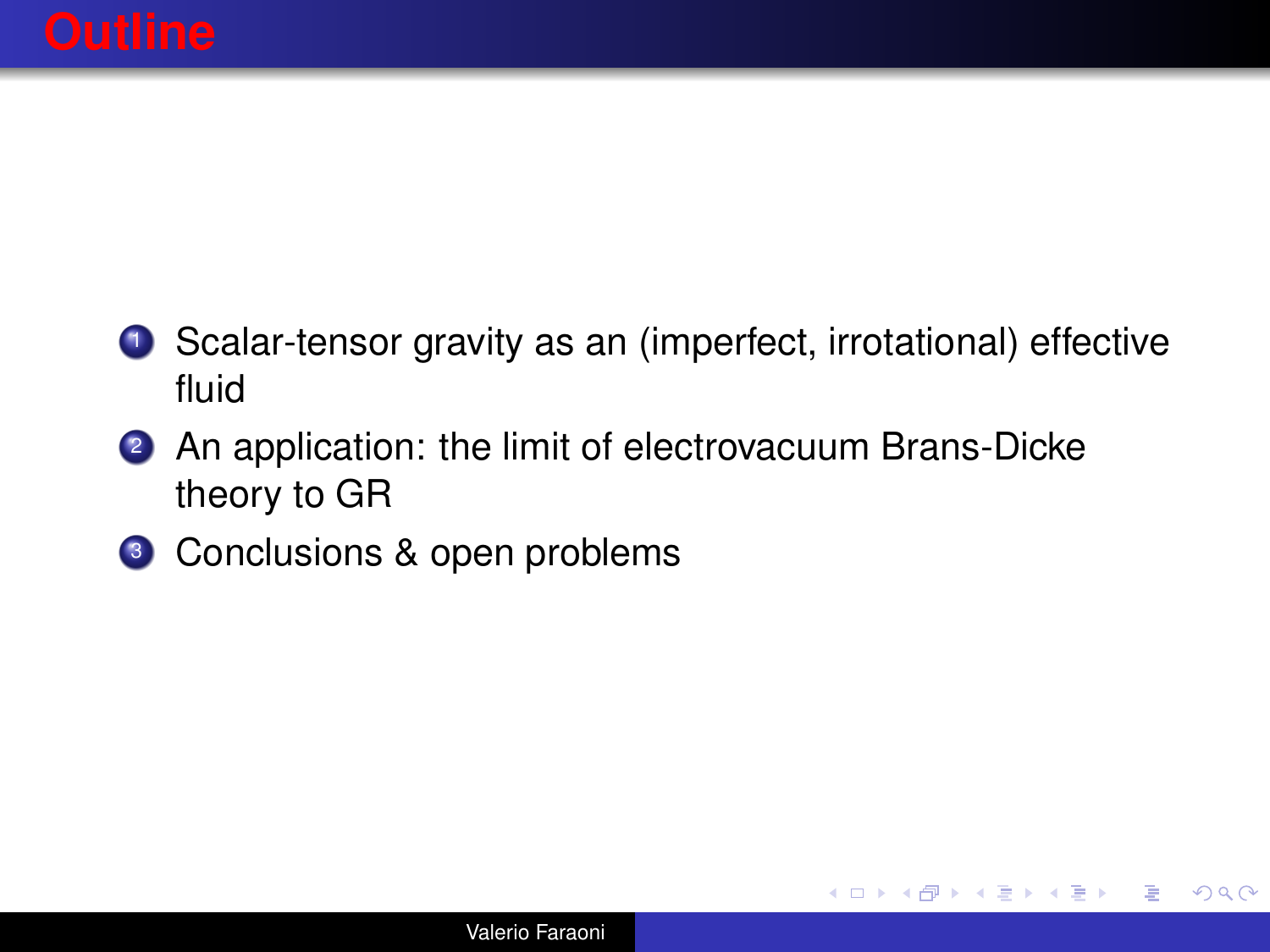#### **Motivation**

Scalar-tensor gravity is the prototypical alternative to Einstein's GR.  $f(R)$  gravity, a subclass of scalar-tensor theories, is extremely popular to explain the current acceleration of the universe without an *ad hoc* dark energy. In many areas (especially cosmology, models of neutron star/white dwarf interiors), it is common to use fluids as the matter source of the Einstein equations. In alternative theories of gravity, the field equations are often recast as effective Einstein equations by moving geometric terms (other than *Gab*) to the r.h.s., regarding them as an effective  $T_{ab}^{(eff)}$ . This approach has proven useful in reducing problems to known GR problems.

4 ロ ) (何 ) (日 ) (日 )

 $290$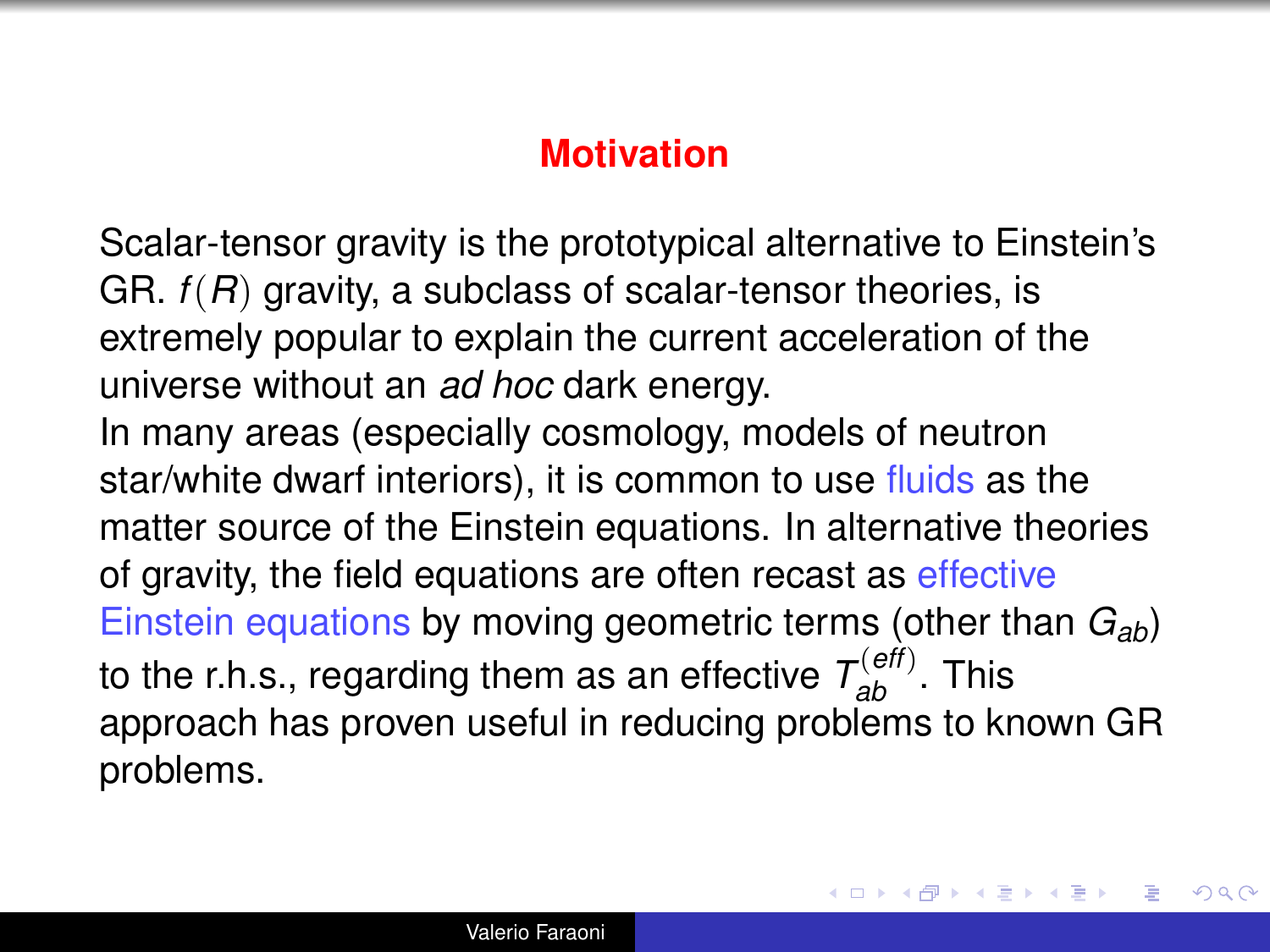### Can you interpret  $T_{ab}^{(eff)}$  on r.h.s. as an (effective) fluid? Not obvious.

- For a scalar field in GR? Yes, and the effective fluid is a *perfect fluid*
- For a nonminimally coupled scalar field? Yes (Madsen '88)
- Partially done for scalar-tensor gravity (Pimentel '89)
- Well known for special spacetimes; in FLRW space, fluid reduces to a perfect fluid.
- Done in more general theories containing a scalar d.o.f. (k-essence, special cases of Horndeski, higher derivative mimetic dark matter scenario) for cosmological perturbations (Arroja & Sasaki '10; Diez-Tejedor '13; Avelino & Azevedo '18; Unnikrishnan & Sriramkumar '10; Christopherson & Malik '09; Lim, Sawicki, Vikman '10; Mirzagholi & Vikman '15).

す重き。  $\equiv$   $2Q$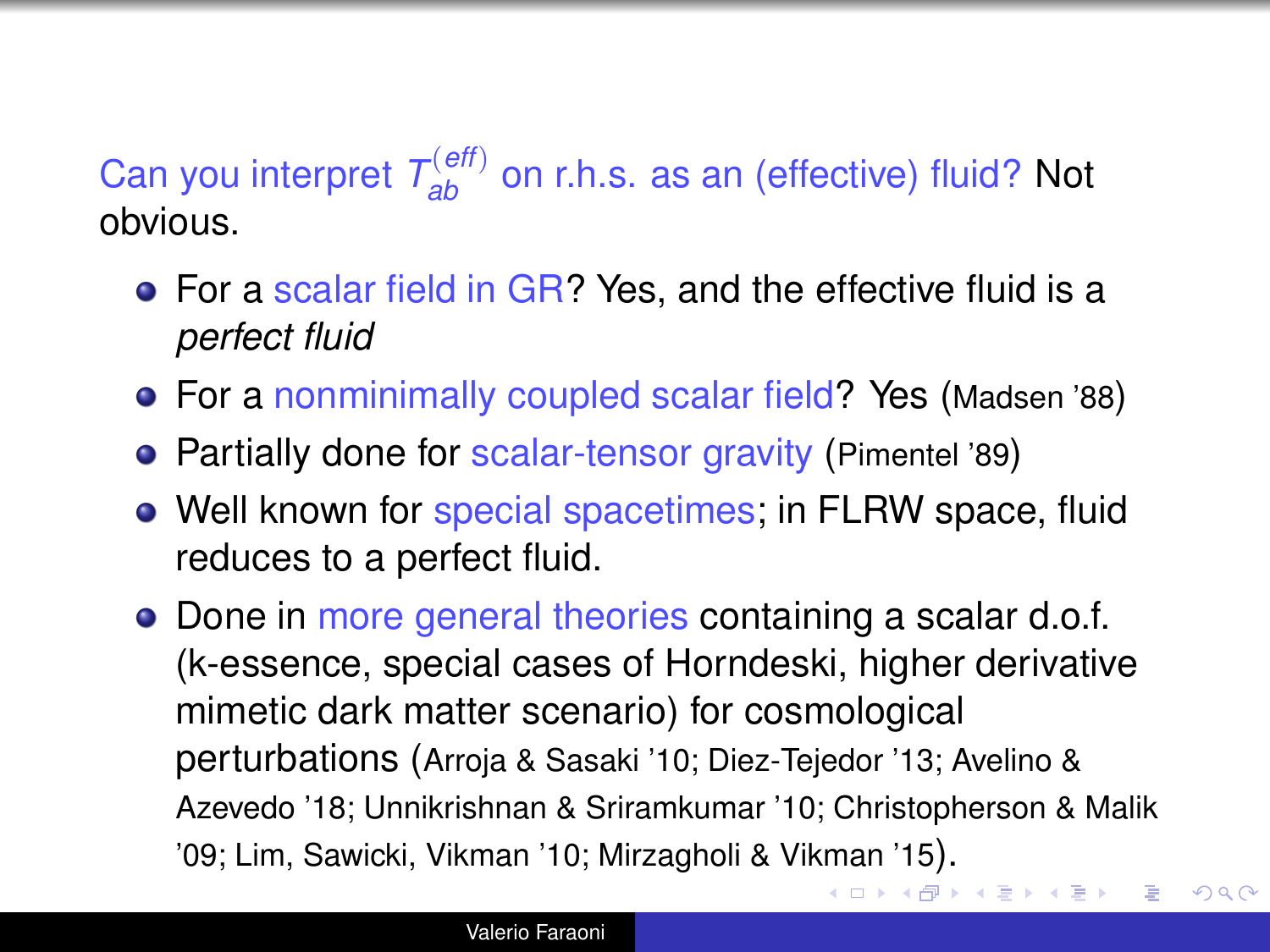<span id="page-4-0"></span>Focus on simple scalar-tensor gravity but on *general* spacetimes. The (Jordan frame) action is

$$
S_{ST} = \frac{1}{16\pi} \int d^4x \sqrt{-g} \left[ \phi R - \frac{\omega(\phi)}{\phi} \nabla^c \phi \nabla_c \phi - V(\phi) \right] + S^{(m)}
$$

 $\phi \sim 1/G_{\text{eff}} > 0$  is the Brans-Dicke scalar,  $\omega = \omega(\phi)$ . The field equations are

$$
R_{ab} - \frac{1}{2} g_{ab} R = \frac{8\pi}{\phi} T_{ab}^{(m)} + \frac{\omega}{\phi^2} \left( \nabla_a \phi \nabla_b \phi - \frac{1}{2} g_{ab} \nabla_c \phi \nabla^c \phi \right)
$$

$$
+ \frac{1}{\phi} \left( \nabla_a \nabla_b \phi - g_{ab} \Box \phi \right) - \frac{V}{2\phi} g_{ab},
$$

$$
\Box \phi = \frac{1}{2\omega + 3} \qquad \left( \frac{8\pi T^{(m)}}{\phi} + \phi \frac{dV}{d\phi} - 2V - \frac{d\omega}{d\phi} \nabla^c \phi \nabla_c \phi \right)
$$

イロト イ伊 トイヨ トイヨト

 $QQQ$ 

Effective fluid description?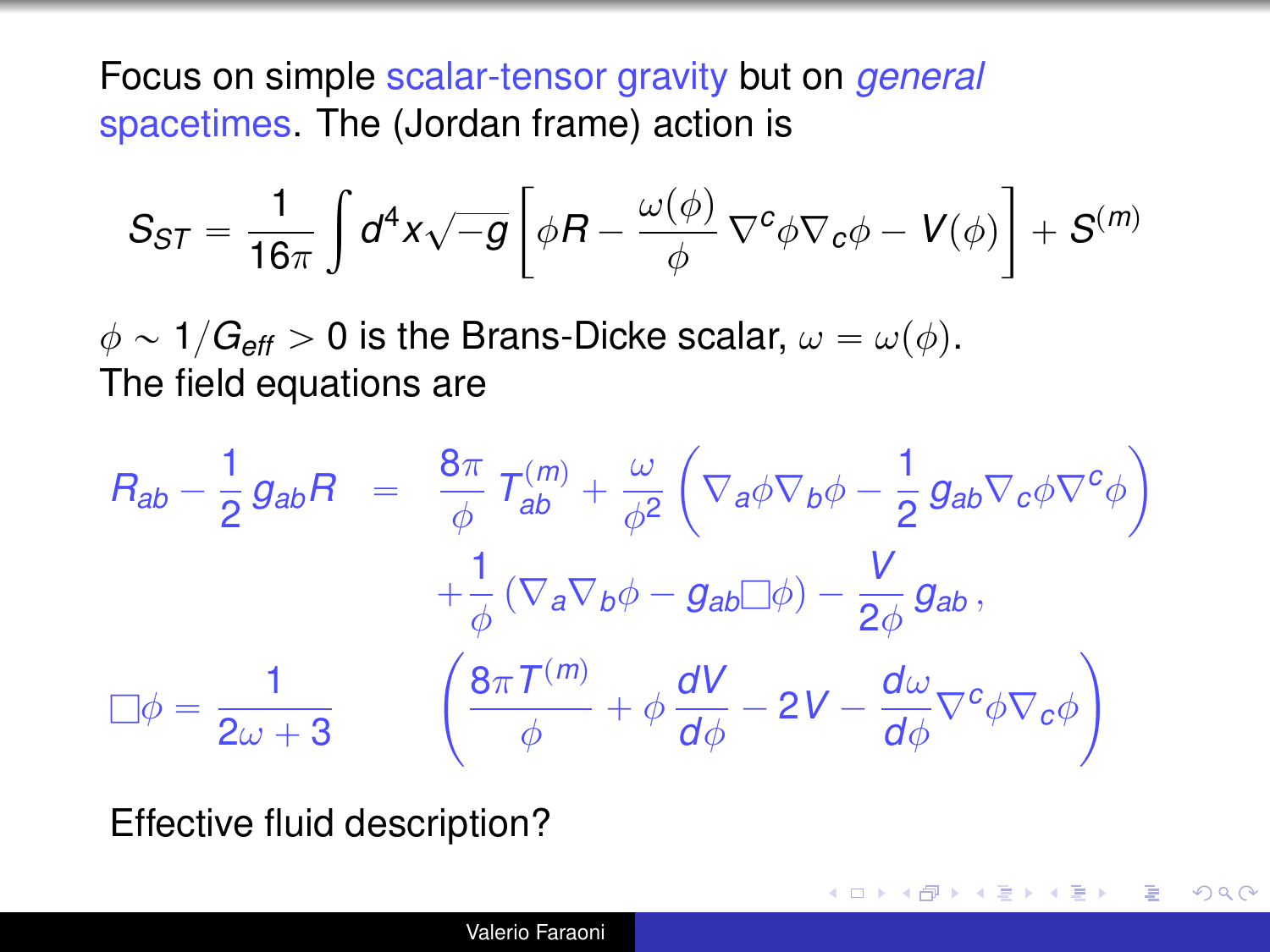## **Kinematics of the scalar field fluid**

The correspondence is possible if gradient ∇*a*φ is *timelike*; fluid 4-velocity is

$$
u^a = \frac{\nabla^a \phi}{\sqrt{-\nabla^e \phi \nabla_e \phi}}\,,
$$

 $(normalized, u<sup>c</sup>u<sub>c</sub> = -1)$ 

3-D space "seen" by the comoving observers of the fluid with time direction *u <sup>a</sup>* has 3-metric

$$
h_{ab}=g_{ab}+u_a u_b,
$$

while  $h_a^{\ b}$  is the usual projection operator on this 3-space,

$$
h_{ab}u^a = h_{ab}u^b = 0,
$$
  

$$
h^a{}_b h^b{}_c = h^a{}_c, \qquad h^a{}_a = 3.
$$

Fluid 4-acceleration is

$$
\dot{u}^a \equiv u^b \nabla_b u^a
$$

(of course, orthogonal to 4-velocity,  $\dot{u}^c u_c = 0$  $\dot{u}^c u_c = 0$ )[.](#page-6-0)  $\mathbf{A} \equiv \mathbf{A} \mathbf{A} + \mathbf{B} \mathbf{A}$  $OQ$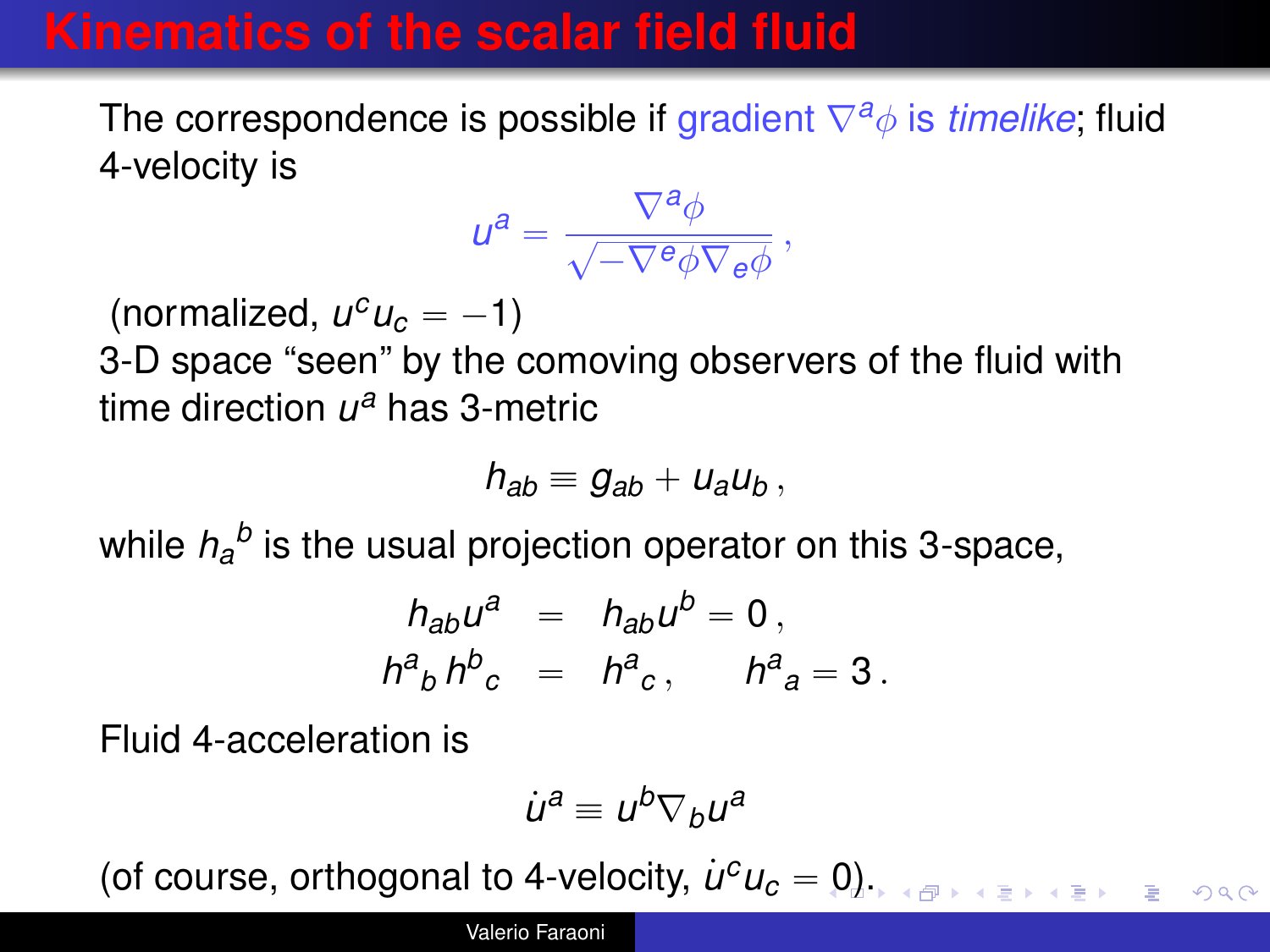<span id="page-6-0"></span>The (double) projection of the velocity gradient onto the 3-space orthogonal to  $u^c$  is the purely spatial tensor

 $V_{ab} \equiv h_a^c h_b^d \nabla_d u_c$ 

which decomposes as

$$
V_{ab} = \theta_{ab} + \omega_{ab} = \sigma_{ab} + \frac{\theta}{3} h_{ab} + \omega_{ab}
$$

where  $\theta \equiv \theta^{\bm{c}}{}_{{\bm{c}}} = \nabla^{\bm{c}} u_{{\bm{c}}} =$  expansion scalar, and these tensors are purely spatial,

$$
\theta_{ab}u^a = \theta_{ab}u^b = \omega_{ab}u^a = \omega_{ab}u^b = \sigma_{ab}u^a = \sigma_{ab}u^b = 0,
$$

重し

 $QQQ$ 

メ 倒 ト メ ヨ ト メ ヨ ト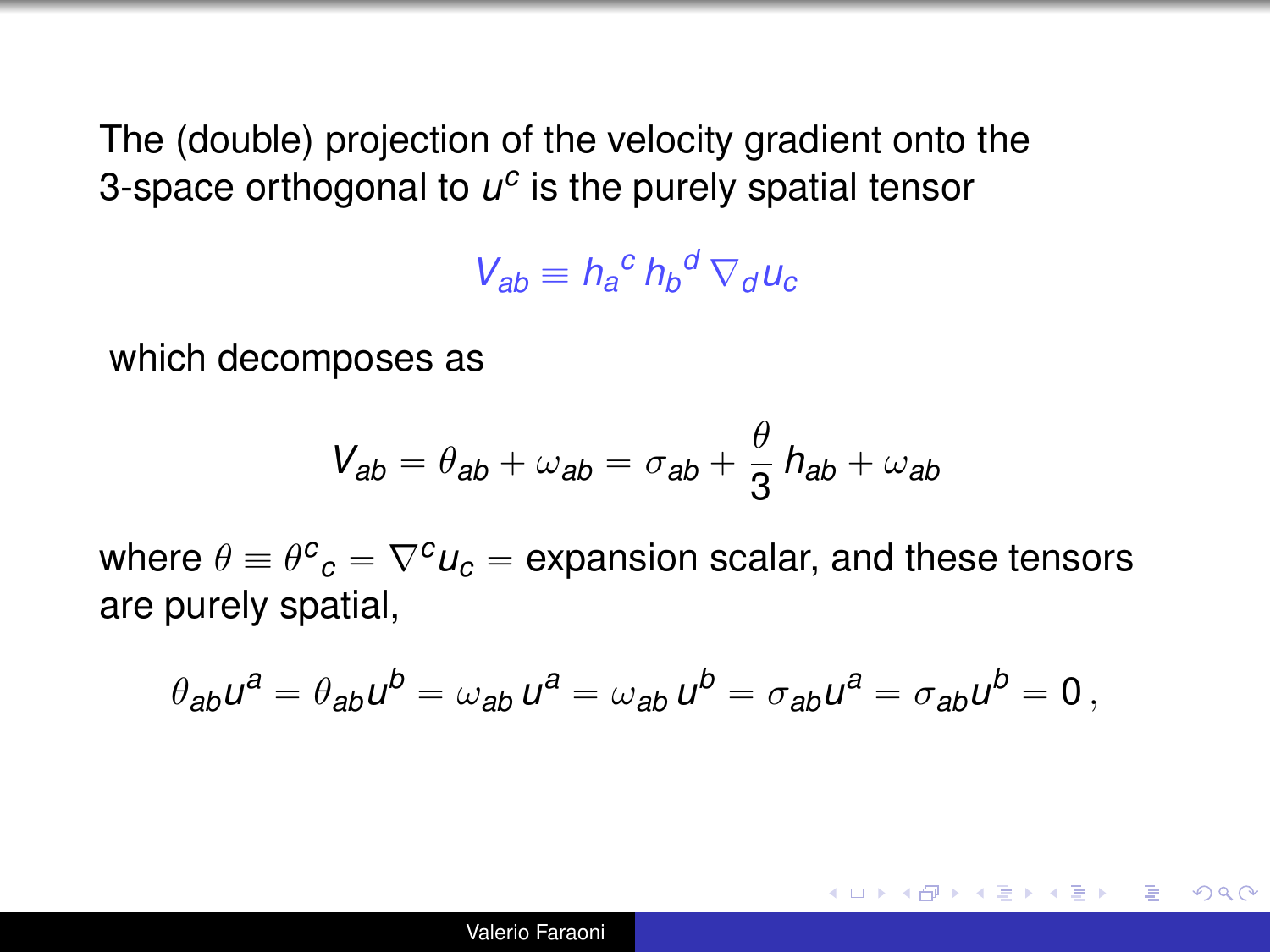The shear and vorticity scalars are

$$
\sigma^2 \equiv \frac{1}{2} \sigma_{ab} \sigma^{ab}
$$
  

$$
\omega^2 \equiv \frac{1}{2} \omega_{ab} \omega^{ab},
$$

In general (Ellis '71)

$$
\nabla_b u_a = \sigma_{ab} + \frac{\theta}{3} h_{ab} + \omega_{ab} - \dot{u}_a u_b = V_{ab} - \dot{u}_a u_b.
$$

÷.

イロト イ伊 トイヨ トイヨト

 $2990$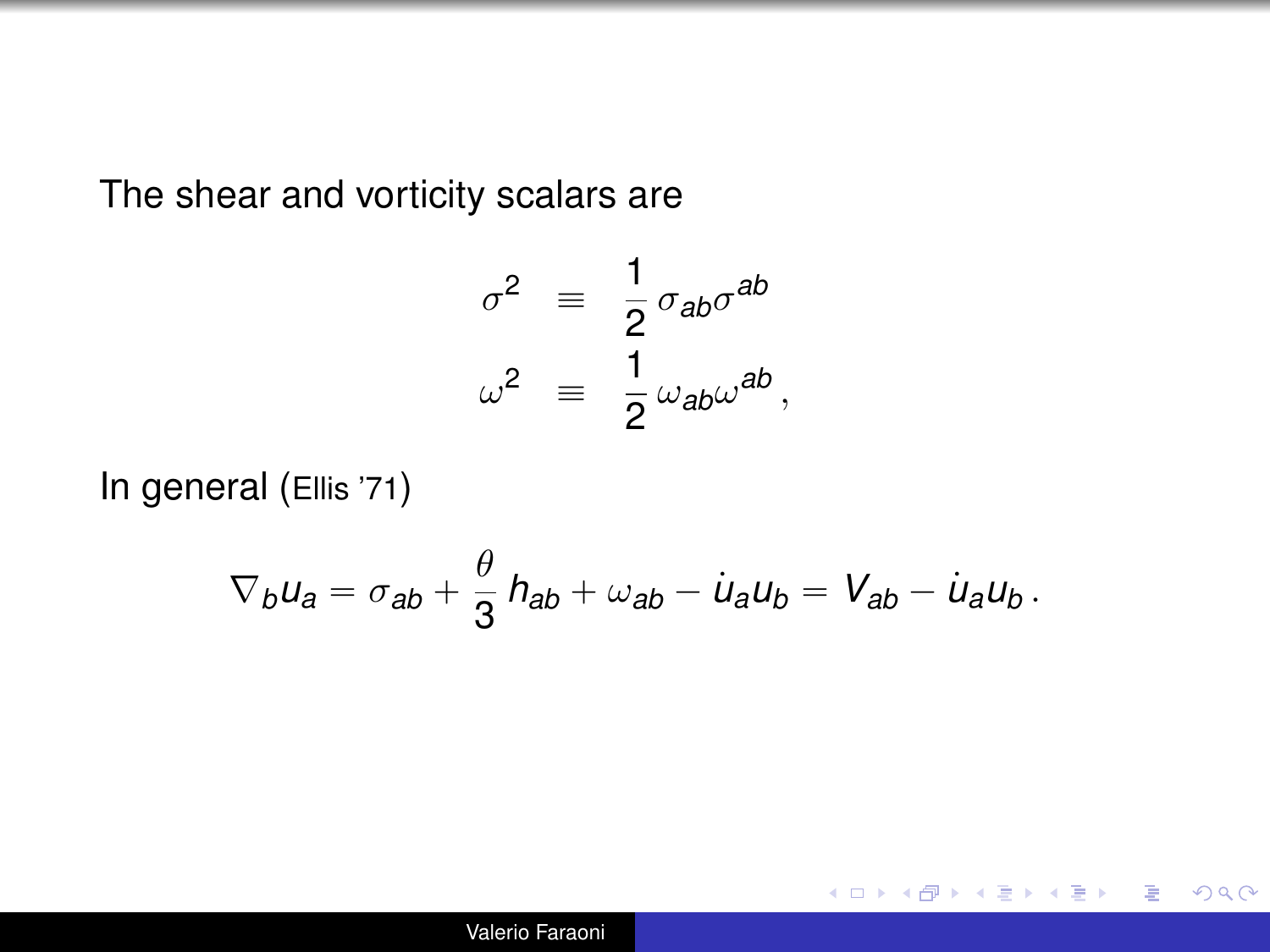Let's specialize these general definitions to our particular case. Kinematic quantities (not given in Pimentel '89):

$$
h_{ab} = g_{ab} - \frac{\nabla_a \phi \nabla_b \phi}{\nabla^e \phi \nabla_e \phi}
$$

$$
\nabla_b u_a = \frac{1}{\sqrt{-\nabla^e \phi \nabla_e \phi}} \left( \nabla_a \nabla_b \phi - \frac{\nabla_a \phi \nabla^c \phi \nabla_b \nabla_c \phi}{\nabla^e \phi \nabla_e \phi} \right)
$$

4-acceleration, its norm, and its divergence are:

$$
\dot{u}_{a} = \left(-\nabla^{\theta}\phi\nabla_{e}\phi\right)^{-2}\nabla^{b}\phi\left[\left(-\nabla^{\theta}\phi\nabla_{e}\phi\right)\nabla_{a}\nabla_{b}\phi + \nabla^{\phi}\phi\nabla_{b}\nabla_{c}\phi\nabla_{a}\phi\right],
$$
\n
$$
\dot{u}^{a}\dot{u}_{a} = \frac{\left[-\nabla^{\theta}\phi\nabla_{e}\phi\nabla_{b}\nabla^{\theta}\phi\nabla^{\theta}\nabla^{\theta}\nabla^{\theta}\nabla_{\theta}\nabla_{a}\phi + \left(\nabla^{\theta}\phi\nabla^{\theta}\phi\nabla_{a}\nabla_{b}\phi\right)^{2}\right]}{(-\nabla^{\theta}\phi\nabla_{e}\phi)^{3}},
$$
\n
$$
\nabla_{a}\dot{u}^{a} = \left(-\nabla^{\theta}\phi\nabla_{e}\phi\right)^{-2}\left[-\nabla^{\theta}\phi\nabla_{e}\phi\nabla^{\theta}\phi\circ(\nabla_{b}\phi) + \nabla^{\theta}\phi\nabla^{\theta}\phi\nabla_{\theta}\nabla^{\theta}\phi\nabla_{b}\nabla_{a}\nabla_{c}\phi\right]
$$
\n
$$
+(-\nabla^{\theta}\phi\nabla_{e}\phi)^{-3}\left[\left(\nabla^{\theta}\phi\nabla_{e}\phi\right)^{2}\nabla^{\theta}\nabla^{\theta}\phi\nabla_{a}\nabla_{b}\phi - \nabla^{\theta}\phi\nabla_{e}\phi\nabla^{\theta}\phi\nabla^{\theta}\phi\nabla_{b}\nabla_{c}\phi\circ\phi\right]
$$
\n
$$
-4\left(\nabla^{\theta}\phi\nabla_{e}\phi\right)\nabla^{\phi}\phi\nabla_{b}\phi\nabla_{a}\nabla_{c}\phi\nabla^{\theta}\nabla^{\theta}\phi + 4\left(\nabla^{\theta}\phi\nabla^{\theta}\phi\nabla_{b}\nabla_{a}\phi\right)^{2}\right]
$$

.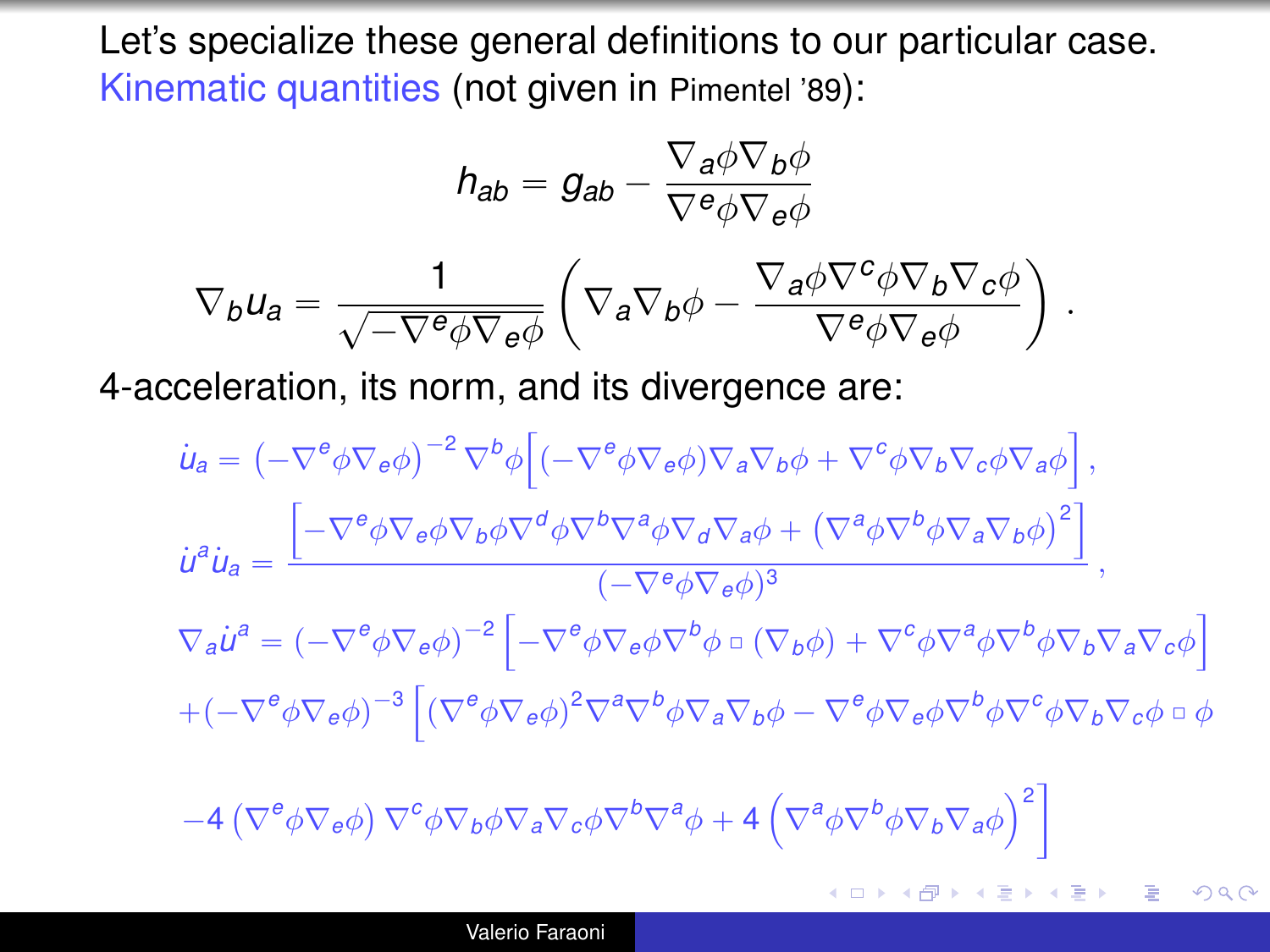$$
V_{ab} = \frac{\nabla_a \nabla_b \phi}{(-\nabla^e \phi \nabla_e \phi)^{1/2}} + \frac{(\nabla_a \phi \nabla_b \nabla_c \phi + \nabla_b \phi \nabla_a \nabla_c \phi) \nabla^c \phi}{(-\nabla^e \phi \nabla_e \phi)^{3/2}} + \frac{\nabla_d \nabla_c \phi \nabla^c \phi \nabla^d \phi}{(-\nabla^e \phi \nabla_e \phi)^{5/2}} \nabla_a \phi \nabla_b \phi.
$$

Vorticity  $\omega_{ab} \equiv V_{[ab]}$  vanishes identically, because 4-velocity originates from a gradient, so

$$
V_{ab} = \theta_{ab}, \qquad \nabla_b u_a = \theta_{ab} - \dot{u}_a u_b,
$$

イロト イ押 トイヨ トイヨ トー

÷.  $QQQ$ 

*u a* is hypersurface-orthogonal, line element can be diagonalized.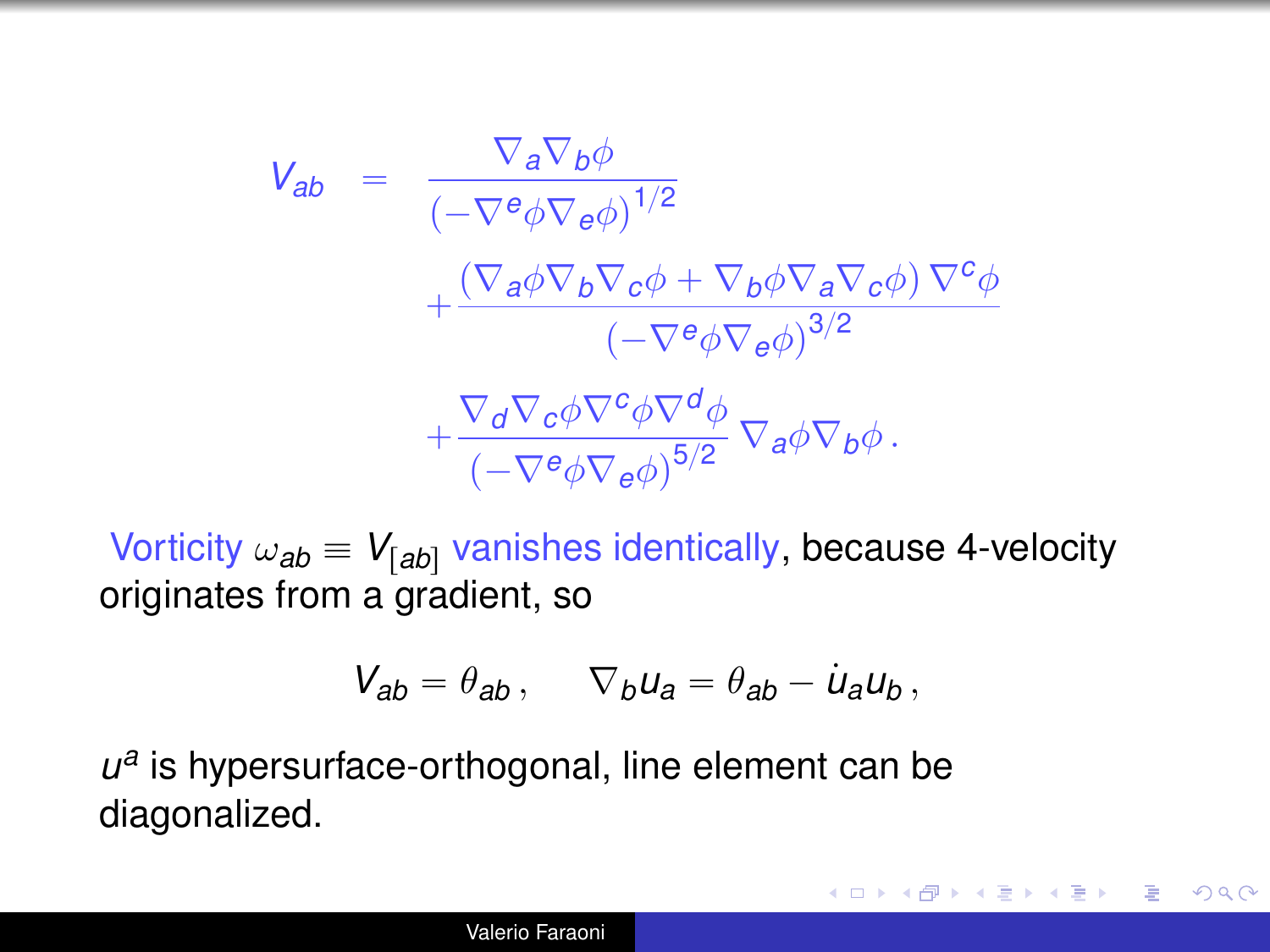The expansion scalar reduces to

$$
\theta = \nabla_{\mathbf{a}} u^{\mathbf{a}} = \frac{\Delta \phi}{\left(-\nabla^{\mathbf{e}} \phi \nabla_{\mathbf{e}} \phi\right)^{1/2}} + \frac{\nabla_{\mathbf{a}} \nabla_{\mathbf{b}} \phi \nabla^{\mathbf{a}} \phi \nabla^{\mathbf{b}} \phi}{\left(-\nabla^{\mathbf{e}} \phi \nabla_{\mathbf{e}} \phi\right)^{3/2}},
$$

shear tensor is

$$
\sigma_{ab} = \left(-\nabla^e \phi \nabla_e \phi\right)^{-3/2} \left[-\left(\nabla^e \phi \nabla_e \phi\right) \nabla_a \nabla_b \phi\right]
$$

$$
-\frac{1}{3} \left( \nabla_a \phi \nabla_b \phi - g_{ab} \nabla^c \phi \nabla_c \phi \right) \circ \phi
$$

$$
-\frac{1}{3} \left( g_{ab} + \frac{2 \nabla_a \phi \nabla_b \phi}{\nabla^e \phi \nabla_c \phi} \right) \nabla_c \nabla_d \phi \nabla^d \phi \nabla^c \phi
$$

$$
+ \left( \nabla_a \phi \nabla_c \nabla_b \phi + \nabla_b \phi \nabla_c \nabla_a \phi \right) \nabla^c \phi \right] \,,
$$

÷.  $299$ 

イロト イ押 トイヨ トイヨ トー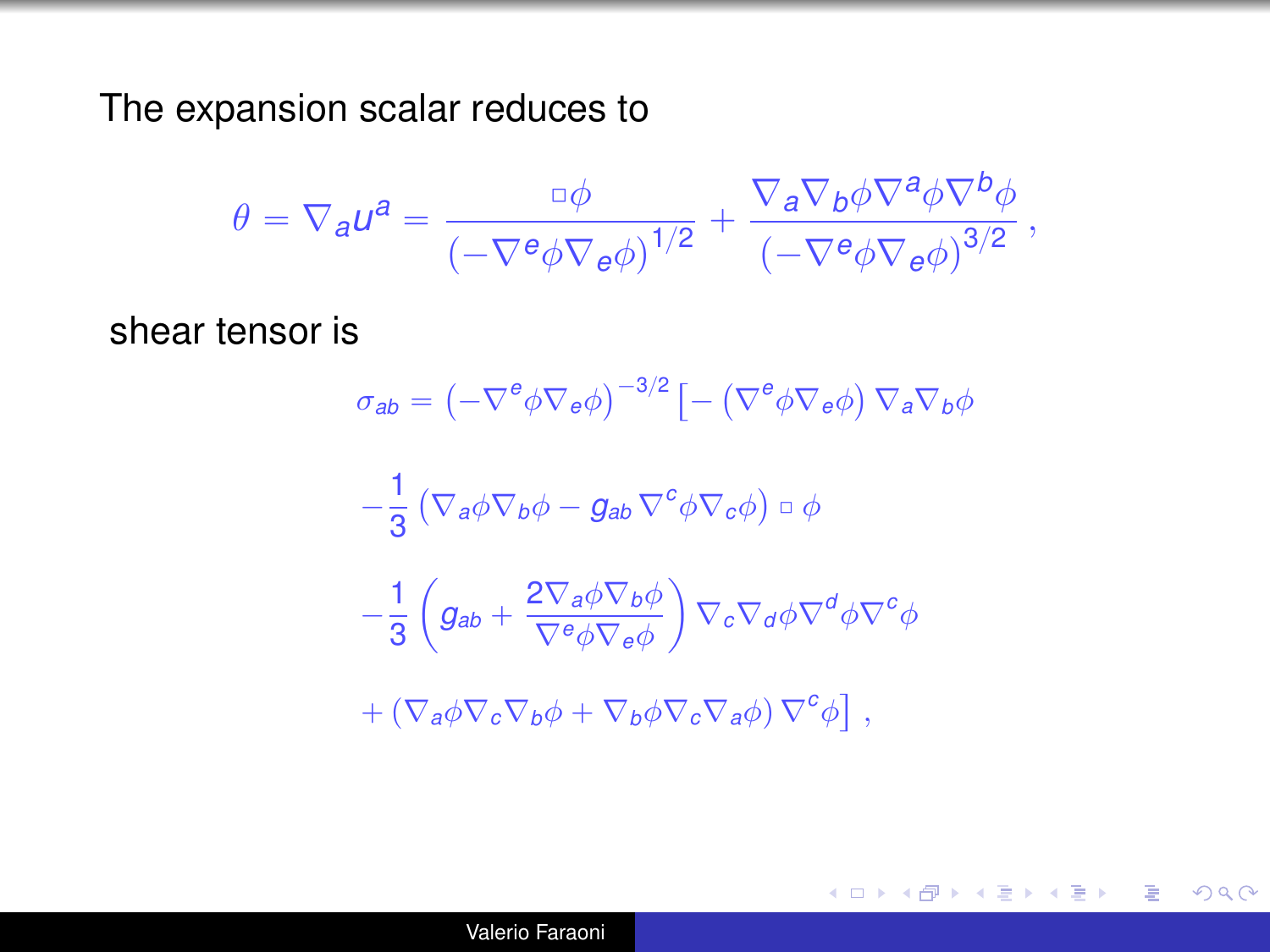shear scalar reads

$$
\sigma = \left(\frac{1}{2}\sigma^{ab}\sigma_{ab}\right)^{1/2} = \left(-\nabla^e\phi\nabla_e\phi\right)^{-3/2} \left\{\frac{1}{2}\left(\nabla^e\phi\nabla_e\phi\right)^2\left[\nabla^a\nabla^b\phi\nabla_a\nabla_b\phi\right.\right.\left.-\frac{1}{3}\left(\Box\phi\right)^2\right] + \frac{1}{3}\left(\nabla_a\nabla_b\phi\nabla^a\phi\nabla^b\phi\right)^2\left.-\left(\nabla^e\phi\nabla_e\phi\right)\left(\nabla_a\nabla_b\phi\nabla^b\nabla_c\phi - \frac{1}{3}\Box\phi\nabla_a\nabla_c\phi\right)\nabla^a\phi\nabla^c\phi\right\}^{1/2},
$$

K ロ → K 個 → K 君 → K 君 → 「君 → りなひ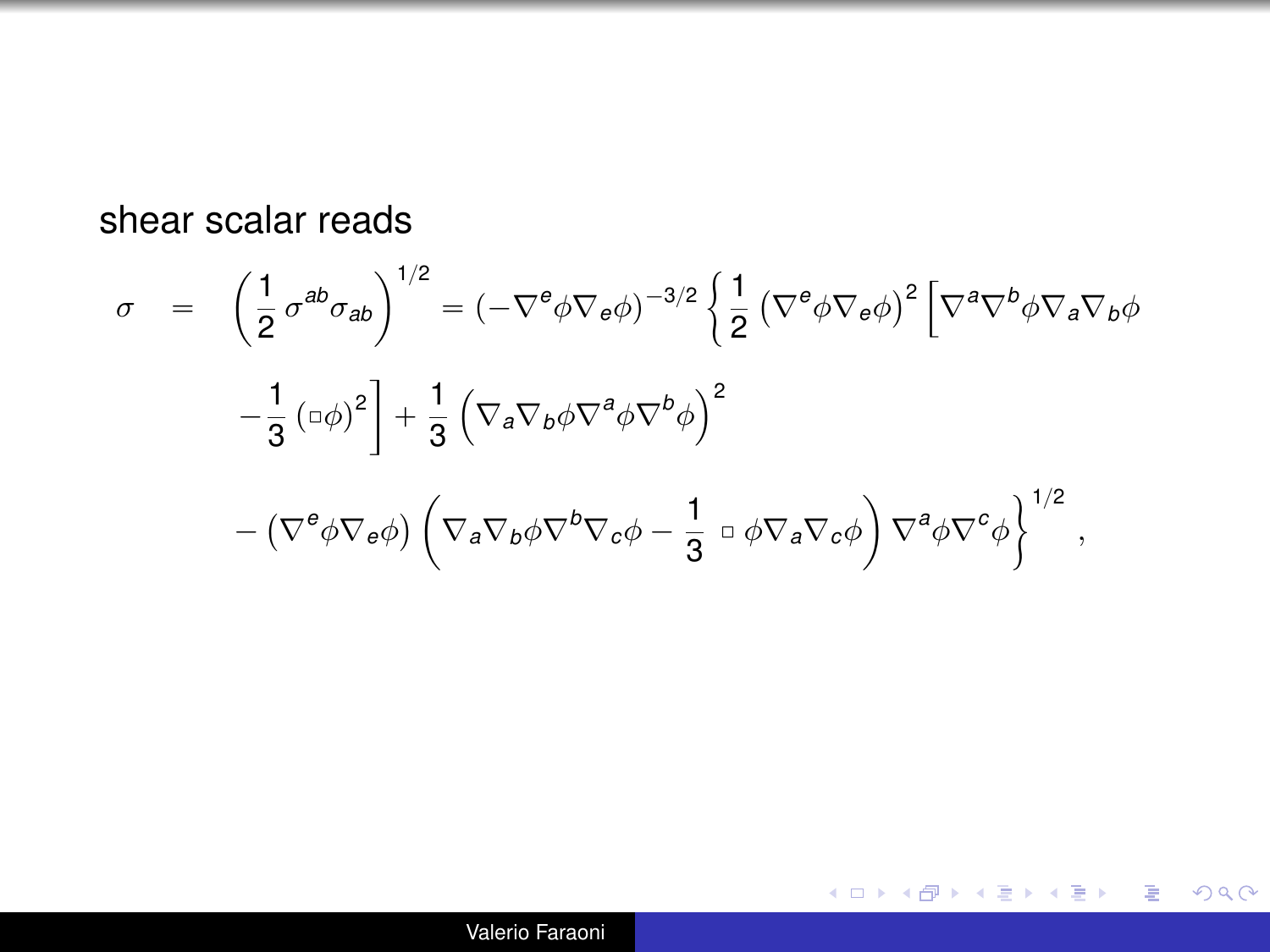Writing the vacuum field eqs as the effective Einstein eqs.

$$
8\pi T_{ab}^{(\phi)} = \frac{\omega}{\phi^2} \left( \nabla_a \phi \nabla_b \phi - \frac{1}{2} g_{ab} \nabla^c \phi \nabla_c \phi \right) + \frac{1}{\phi} \left( \nabla_a \nabla_b \phi - g_{ab} \circ \phi \right) - \frac{V}{2\phi} g_{ab}.
$$

the r.h.s. can be decomposed as

$$
T_{ab} = \rho u_a u_b + q_a u_b + q_b u_a + \Pi_{ab},
$$

÷.

 $\langle \oplus \rangle$  >  $\langle \oplus \rangle$  >  $\langle \oplus \rangle$ 

4日下

 $2990$ 

where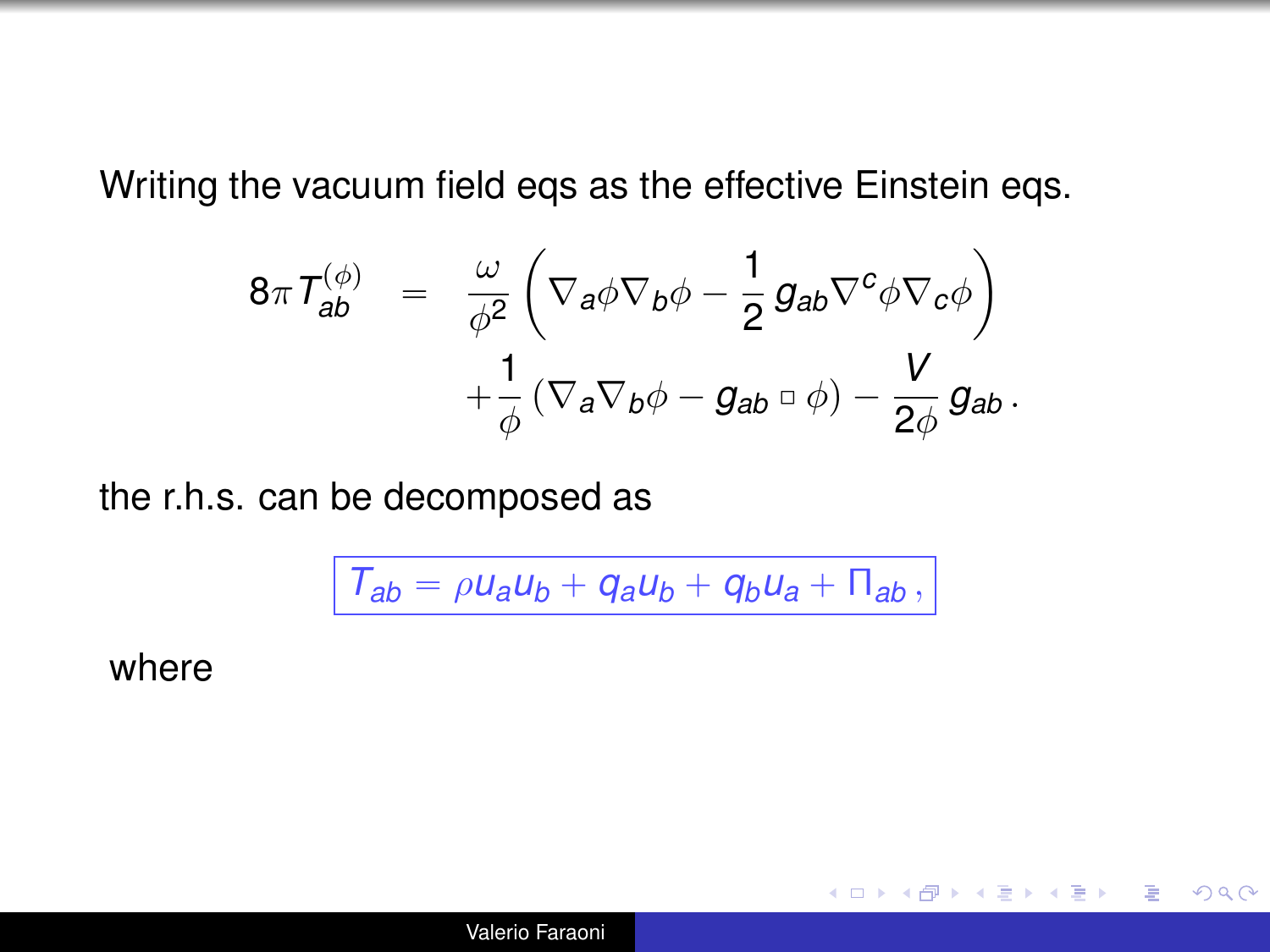$$
\rho = T_{ab}u^a u^b,
$$

$$
q_a = -T_{cd} u^c h_a^d,
$$

$$
\Pi_{ab} \equiv Ph_{ab} + \pi_{ab} = T_{cd} h_a^c h_b^d,
$$

$$
P\ \ =\ \ \frac{1}{3}\,g^{ab}\Pi_{ab}=\frac{1}{3}\,h^{ab}\,T_{ab}\,,
$$

$$
\pi_{ab} = \Pi_{ab} - Ph_{ab},
$$

with

$$
q_c u^c = 0,
$$
  

$$
\Pi_{ab} u^b = \pi_{ab} u^b = \Pi_{ab} u^a = \pi_{ab} u^a = 0, \quad \pi^a{}_a = 0.
$$

K ロ ▶ K 御 ▶ K 聖 ▶ K 聖 ▶ │ 聖 │ 約 9 0 º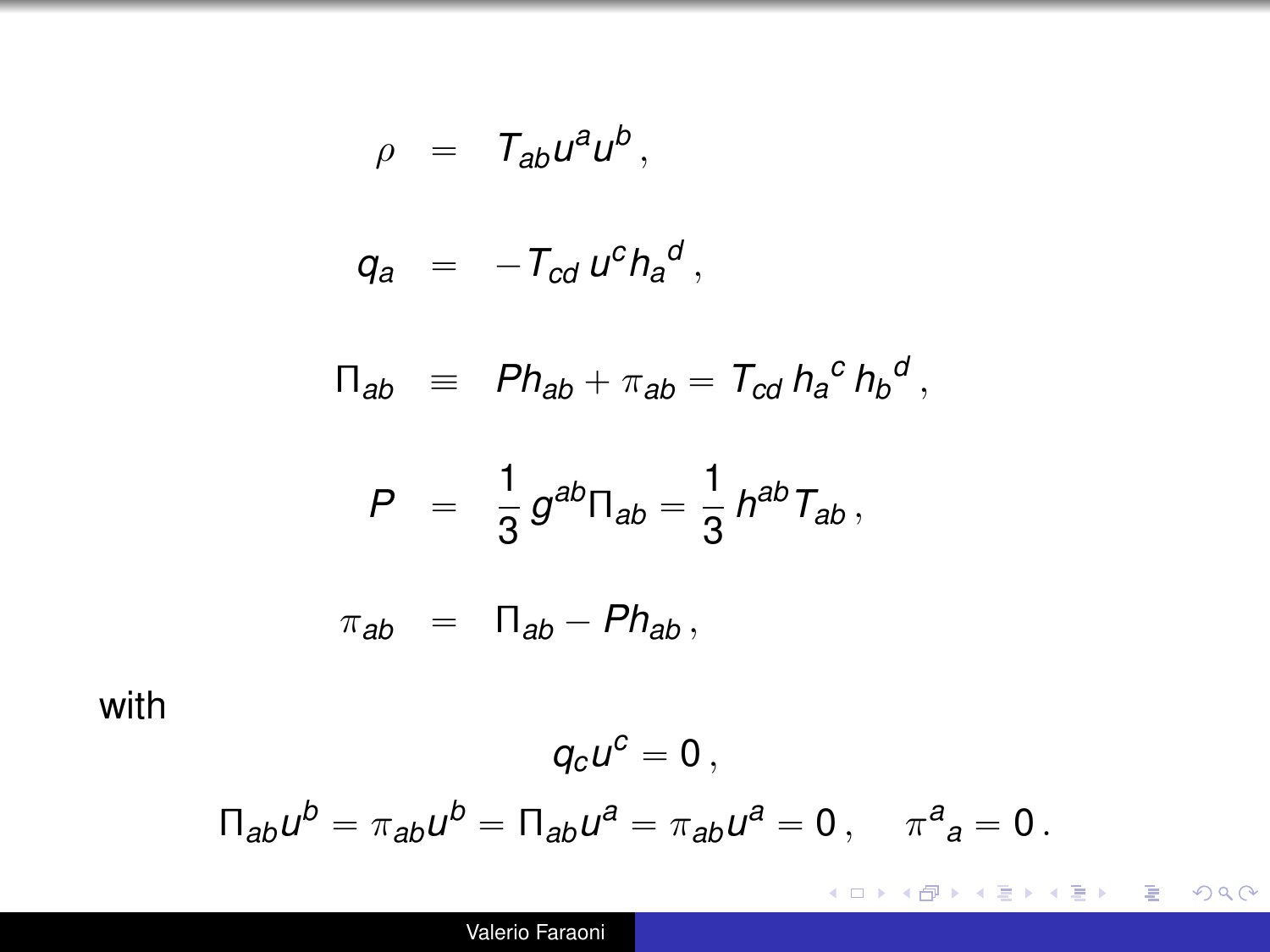Calculating these quantities explicitly,

$$
8\pi \rho^{(\phi)} = -\frac{\omega}{2\phi^2} \nabla^e \phi \nabla_\theta \phi + \frac{V}{2\phi} + \frac{1}{\phi} \left( \Box \phi - \frac{\nabla^a \phi \nabla^b \phi \nabla_a \nabla_b \phi}{\nabla^e \phi \nabla_\theta \phi} \right),
$$
  
\n
$$
8\pi q_a^{(\phi)} = -\frac{\nabla^c \phi \nabla_a \nabla_c \phi}{\phi \left( -\nabla^e \phi \nabla_\theta \phi \right)^{1/2}} - \frac{\nabla^c \phi \nabla^d \phi \nabla_c \nabla_d \phi}{\phi \left( -\nabla^e \phi \nabla_\theta \phi \right)^{3/2}} \nabla_a \phi,
$$
  
\n
$$
8\pi \Pi_{ab}^{(\phi)} = \left( -\frac{\omega}{2\phi^2} \nabla^c \phi \nabla_c \phi - \frac{\Box \phi}{\phi} - \frac{V}{2\phi} \right) h_{ab} + \frac{1}{\phi} h_a^c h_b^d \nabla_c \nabla_d \phi,
$$
  
\n
$$
8\pi P^{(\phi)} = -\frac{\omega}{2\phi^2} \nabla^e \phi \nabla_e \phi - \frac{V}{2\phi} - \frac{1}{3\phi} \left( 2 \Box \phi + \frac{\nabla^a \phi \nabla^b \phi \nabla_b \nabla_a \phi}{\nabla^e \phi \nabla_e \phi} \right),
$$

メロトメ 御 トメ 差 トメ 差 トー

 $\equiv$  990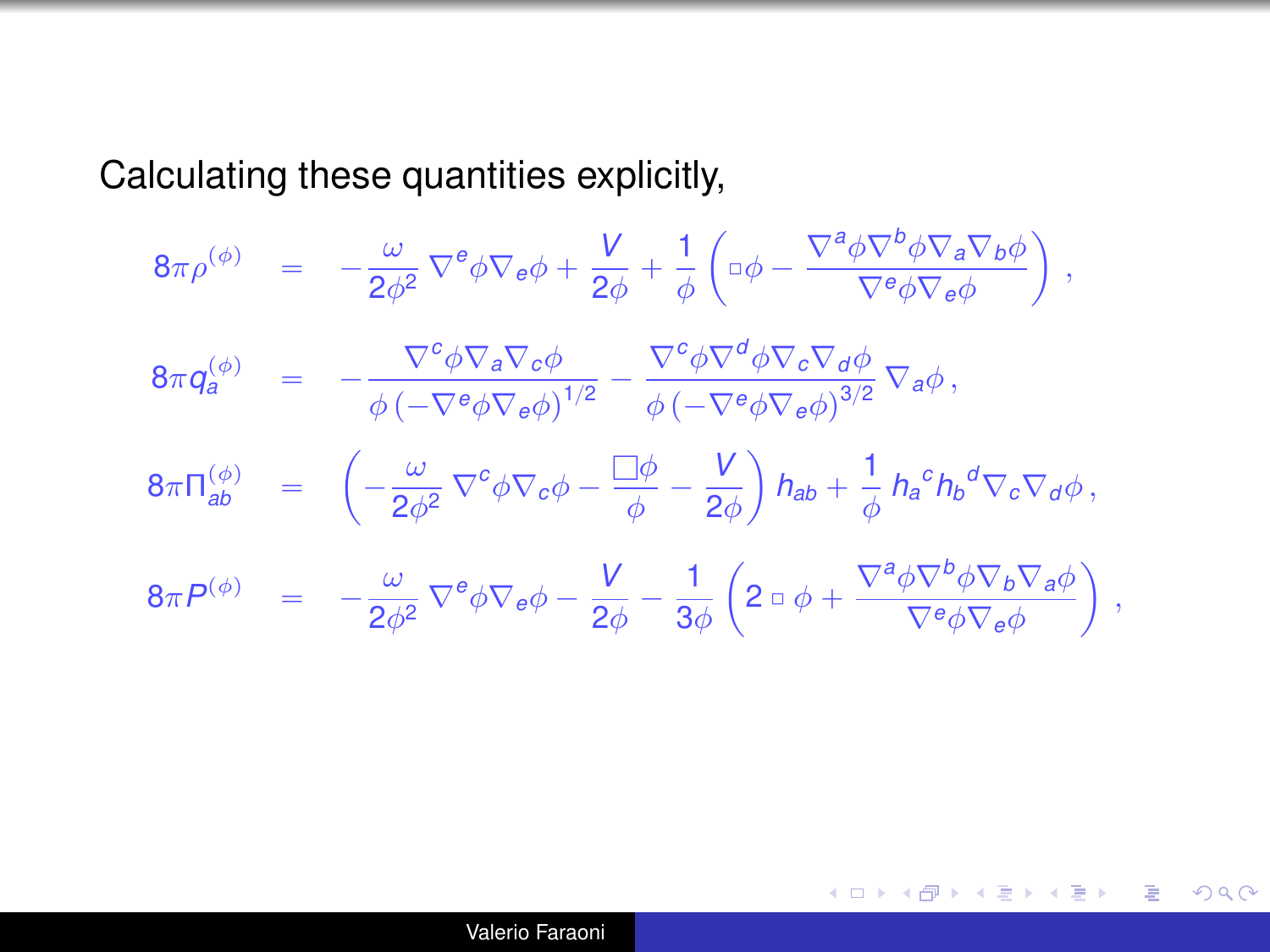$$
8\pi\pi_{ab}^{(\phi)} = \frac{1}{\phi\nabla^e\phi\nabla_e\phi} \left[ \frac{1}{3} \left( \nabla_a\phi\nabla_b\phi - g_{ab}\nabla^c\phi\nabla_c\phi \right) \left( \nabla_\phi - \frac{\nabla^c\phi\nabla^d\phi\nabla_d\nabla_c\phi}{\nabla^e\phi\nabla_e\phi} \right) \nabla^c\phi\nabla^c\phi \nabla^c\phi \right]
$$
\n
$$
+ \nabla^d\phi \left( \nabla_d\phi\nabla_a\nabla_b\phi - \nabla_b\phi\nabla_a\nabla_d\phi - \nabla_d\phi\nabla_d\nabla_b\phi \right)
$$
\n
$$
+ \frac{\nabla_a\phi\nabla_b\phi\nabla^c\phi\nabla_c\nabla_d\phi}{\nabla^e\phi\nabla_e\phi} \right],
$$

The heat flux density

$$
\boxed{q_a^{(\phi)}=-\frac{\sqrt{-\nabla^c\phi\nabla_c\phi}}{8\pi\phi}\,\dot{u}_a},
$$

ă.  $2990$ 

メロトメ 御 トメ 君 トメ 君 トー

does not vanish: *imperfect* fluid.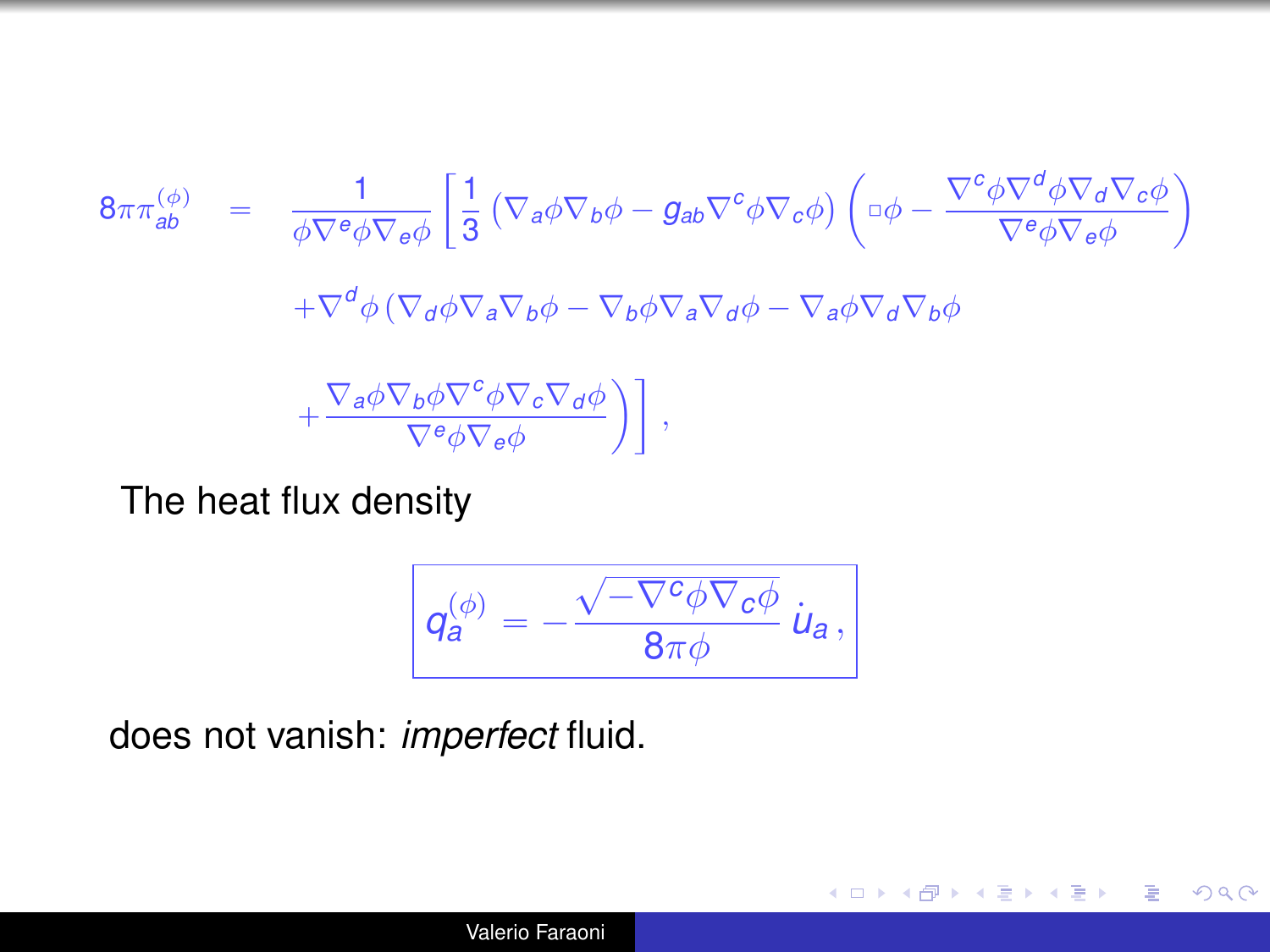### **Thermodynamics of spacetime?**

Previous equation has a physical consequence in Eckart's first order thermodynamics (Eckart '40, notoriously plagued by non-causality and instability but still widely used as an approximation)

The heat flux density is related to the temperature  $\tau$  by the generalized Fourier law

$$
q_a = -K \left( h_{ab} \nabla^b T + T \dot{u}_a \right) \,,
$$

where  $K =$  thermal conductivity. This gives

$$
\mathcal{K}\mathcal{T}=\frac{\sqrt{-\nabla^c\phi\nabla_c\phi}}{8\pi\phi}\,,
$$

for a ST spacetime.

Alternative approach: trade temperature with chemical potential, assign zero temperature and entropy but nonzero chemical potential to the effective fluid (as in Vikman). All this needs to be developed. イロト イ団ト イヨト イヨト

 $2990$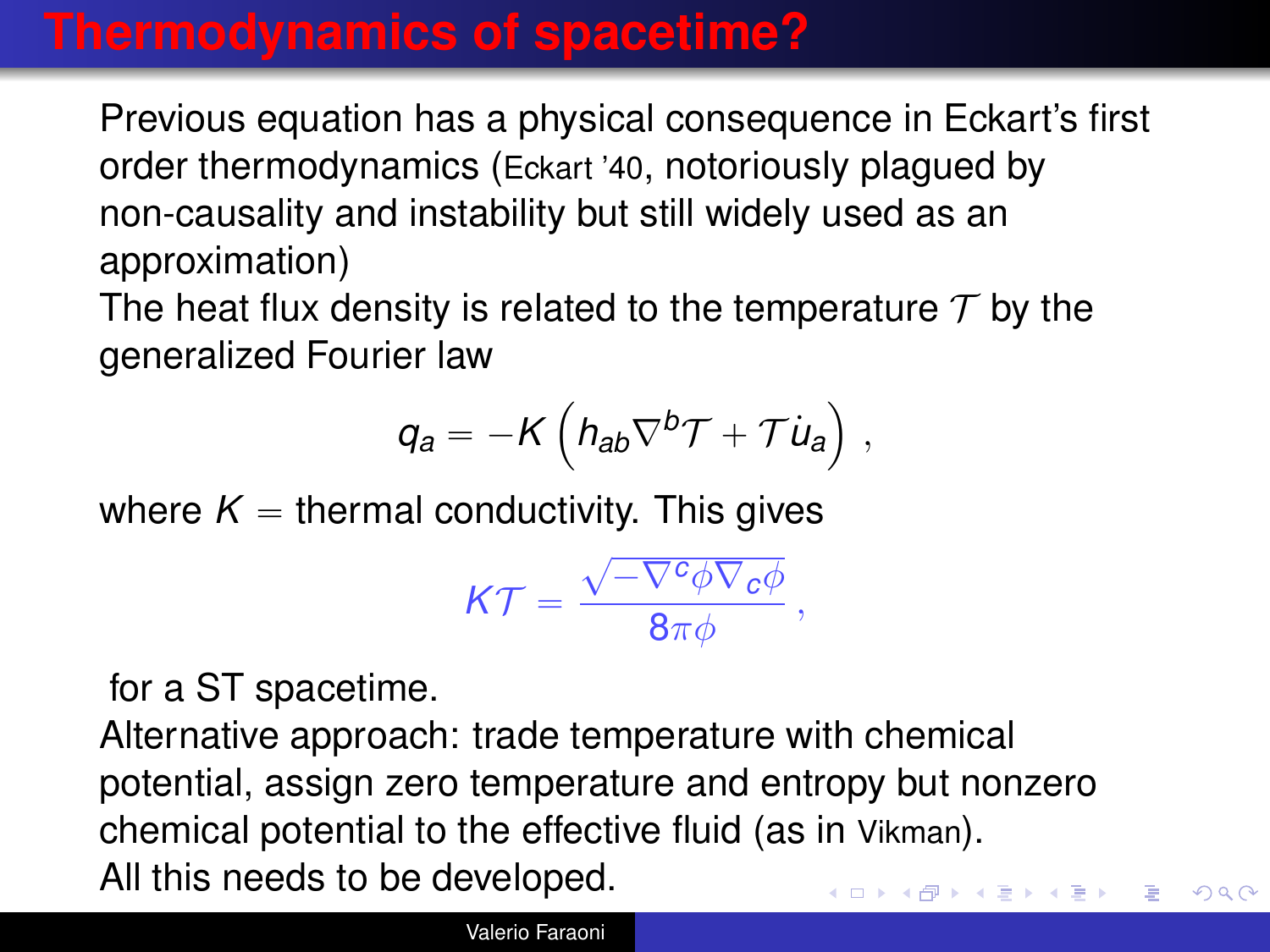# **Fluid symmetry for electrovacuum Brans-Dicke**

Now restrict to (electro-)vacuum Brans-Dicke theory with  $\omega$  = const. The Brans-Dicke action is invariant in form under the 1-parameter group of symmetries (VF '99)

$$
g_{ab}\rightarrow \tilde{g}_{ab}=\phi^{2\alpha}\,g_{ab}\,,
$$

$$
\phi \to \tilde{\phi} = \phi^{1-2\alpha}, \qquad \alpha \neq 1/2,
$$

provided that

$$
\omega \to \tilde{\omega}(\omega, \alpha) = \frac{\omega + 6\alpha(1 - \alpha)}{(1 - 2\alpha)^2},
$$

$$
V \to \tilde{V}(\tilde{\phi}) = \tilde{\phi}^{\frac{-4\alpha}{1 - 2\alpha}} V(\tilde{\phi}^{\frac{1}{1 - 2\alpha}}).
$$

イロト イ押 トイヨ トイヨト

G.  $QQ$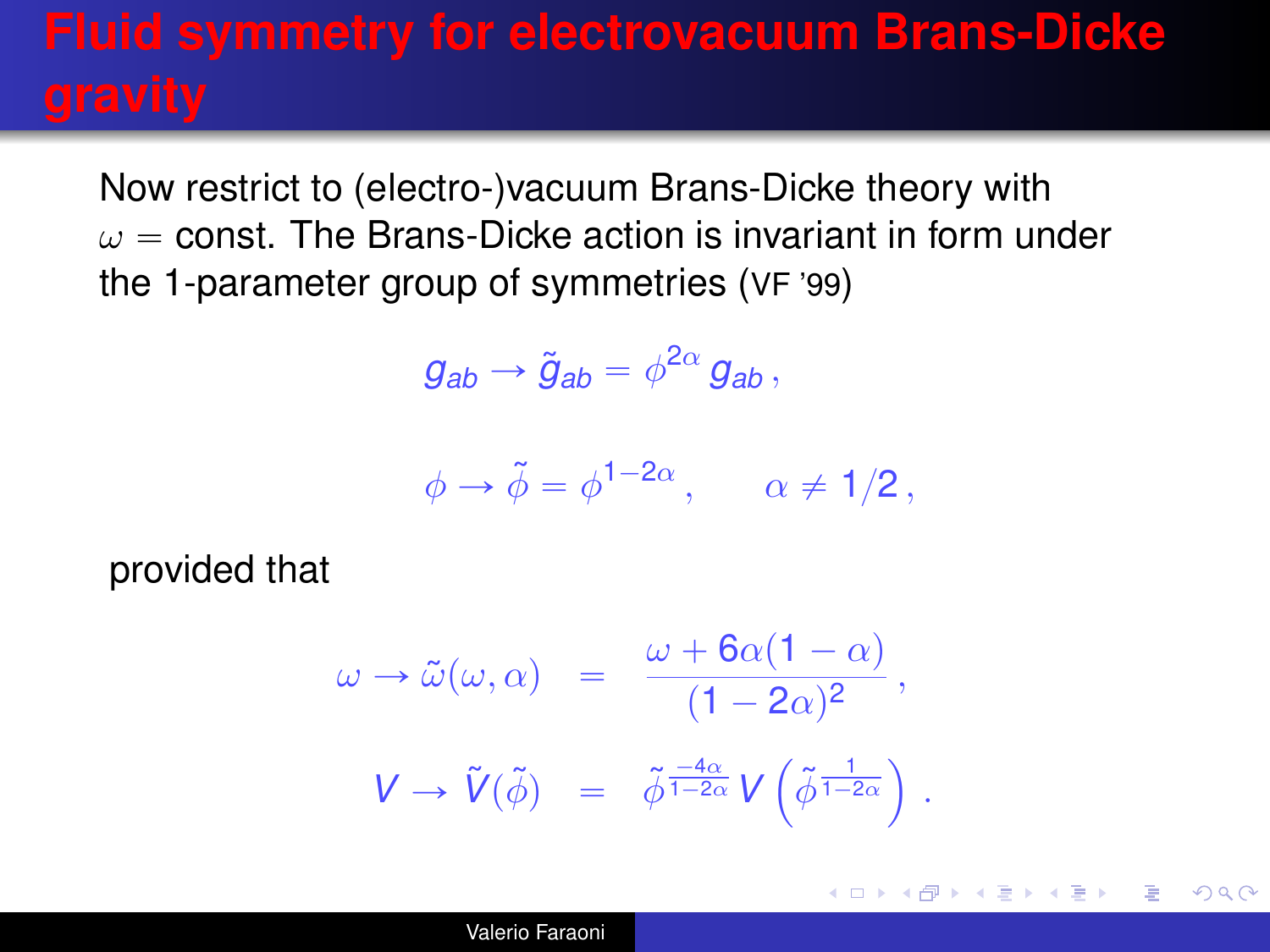Assuming  $\nabla^c$  *¢* is timelike, then the "new" fluid quantities are

$$
u_c \rightarrow \tilde{u}_c = \phi^\alpha u_c,
$$

$$
u^c \rightarrow \tilde{u}^c = \phi^{-\alpha} u^c.
$$

(still normalized) and

$$
\tilde{\mathcal{T}}_{ab}^{(\tilde{\phi})} = \mathcal{T}_{ab}^{(\phi)} + \frac{\alpha}{4\pi\phi} \left[ \frac{(1+\alpha)}{\phi} \nabla_a \phi \nabla_b \phi \right. \\
\left. + \frac{(\alpha-2)}{2\phi} \nabla^e \phi \nabla_e \phi \, g_{ab} - (\nabla_a \nabla_b \phi - g_{ab} \Box \phi) \right],
$$

イロト 不優 トメ 君 トメ 君 トー

重。  $2990$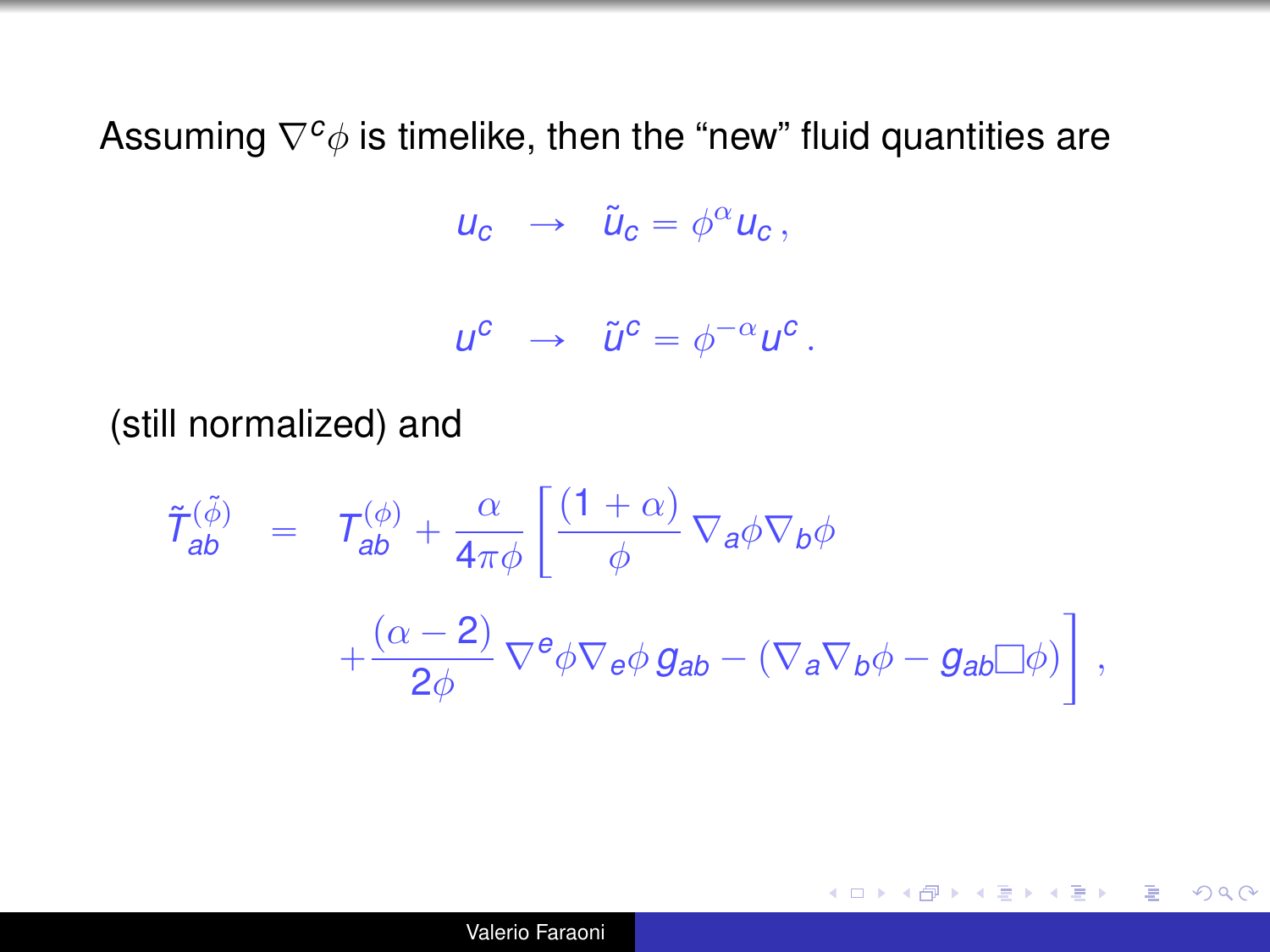effective energy density:

$$
\tilde{\rho}^{(\tilde{\phi})} = \phi^{-2\alpha} \left[ (1 - 2\alpha) \rho^{(\phi)} - \frac{\alpha (3\alpha + \omega)}{8\pi \phi^2} \nabla^e \phi \nabla_e \phi + \frac{\alpha V}{8\pi \phi} \right] .
$$

effective heat flux density:

$$
\tilde{q}_a^{(\tilde{\phi})} = (1 - 2\alpha) \,\phi^{-\alpha} \, q_a^{(\phi)} \,,
$$

effective pressure:

$$
\tilde{P}^{(\tilde{\phi})} = \phi^{-2\alpha} \left[ (1 - 2\alpha) P^{(\phi)} + \frac{\alpha (\alpha - \omega - 2)}{8\pi \phi^2} \nabla^e \phi \nabla_e \phi \right. \\
\left. - \frac{\alpha V}{8\pi \phi} \right],
$$

 $299$ 

G.

イロメ イ押 メイヨメ イヨメ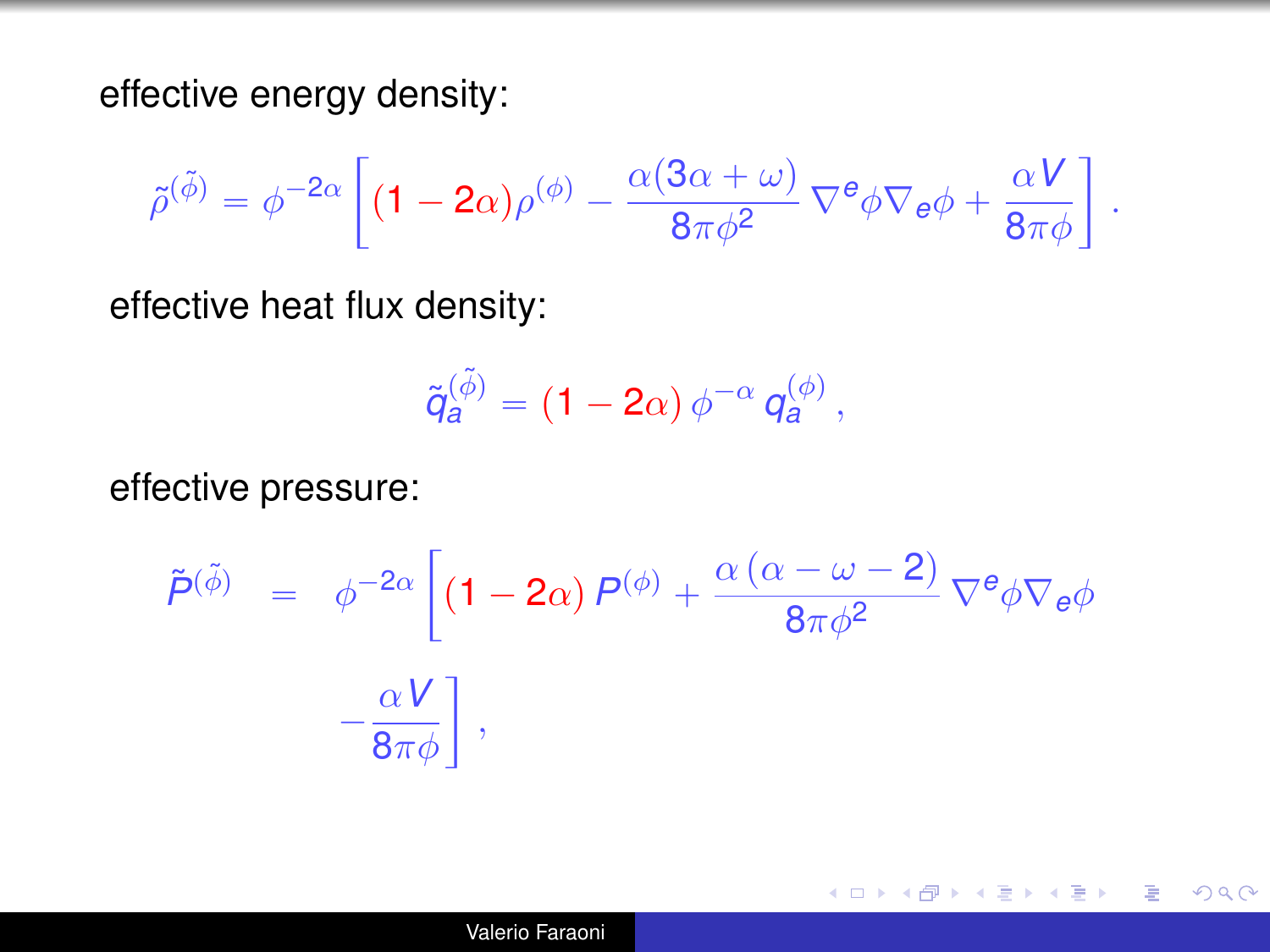effective spatial stress tensor:

$$
\tilde{\Pi}_{ab}^{(\tilde{\phi})} = (1 - 2\alpha) \Pi_{ab}^{(\phi)}
$$

$$
+ \frac{\alpha}{8\pi\phi} \left[ \frac{(\alpha - \omega - 2)}{\phi} \nabla^e \phi \nabla_e \phi - V \right] h_{ab},
$$

effective anisotropic stresses

$$
\tilde{\pi}_{\textbf{ab}}^{(\tilde{\phi})} = \left(1 - 2\alpha\right)\pi_{\textbf{ab}}^{(\phi)}
$$

イロト イ押 トイヨ トイヨト

G.  $QQ$ 

Now apply all this to the GR limit of Brans-Dicke theory.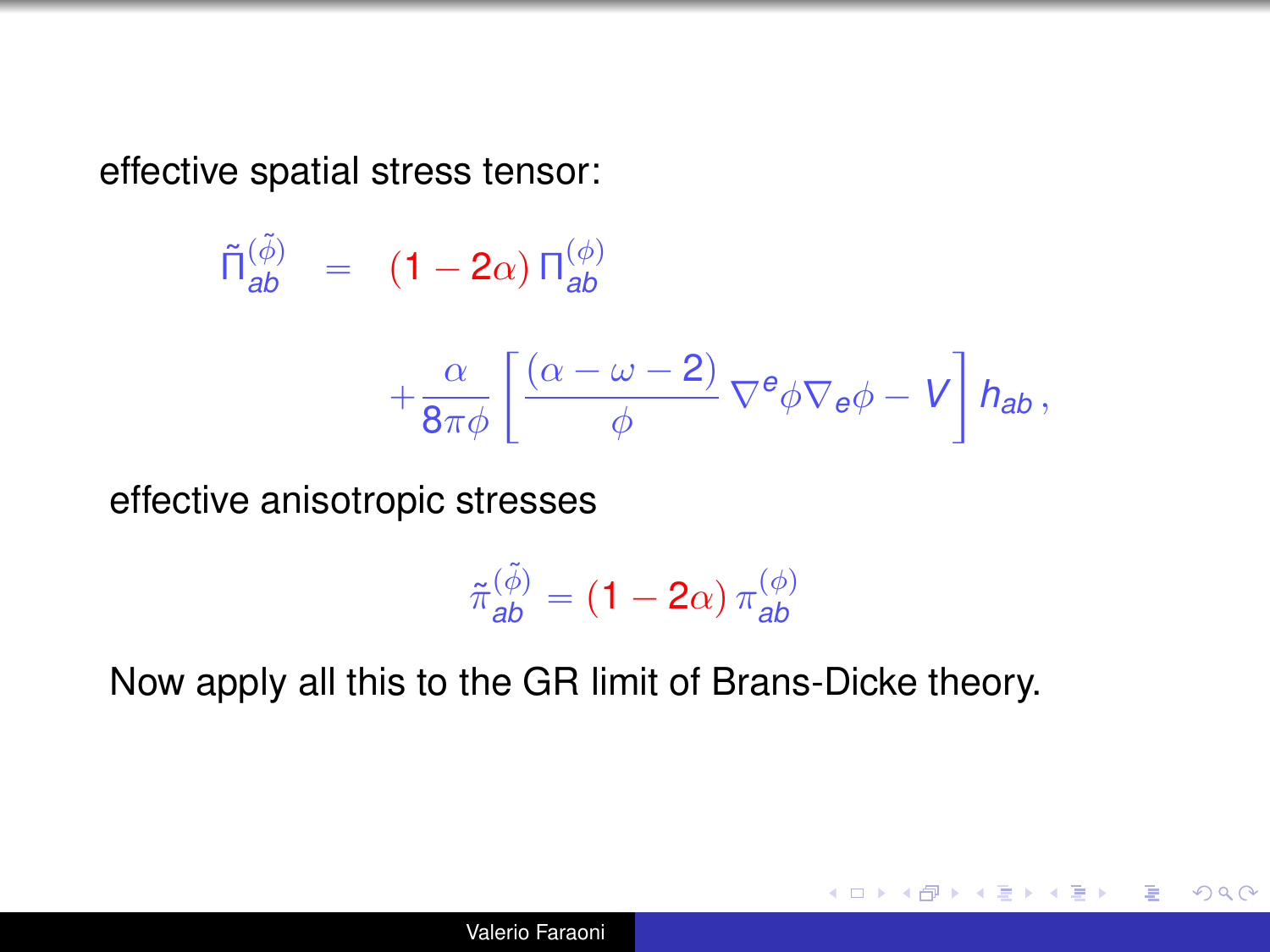### **Limit of Brans-Dicke to GR**

- Related to the weak-field limit and the PPN formalism (the basis for constraining  $\omega$  with Solar System experiments) (Bertotti, Iess & Tortora '03, Will '06).
- There are attractor mechanisms forcing ST gravity toward GR in the early universe (Damour & K. Nordtvedt '93; Mimoso & Wands '95; Gérard & Mahara '95; Santiago *et al.* '98; Serna *et al.* '02; ...).
- ST gravity could be an "excitation" of GR in the thermodynamics of spacetime–Einstein eqs. derived as a macroscopic equation of state (Jacobson '95). GR as a "state of equilibrium", ST deviations from it could be non-equilibrium states (Eling, Guedens, Jacobson '06; Chirco, Liberati, Eling '10-'11).

4 ロ ) (何 ) (日 ) (日 )

 $QQ$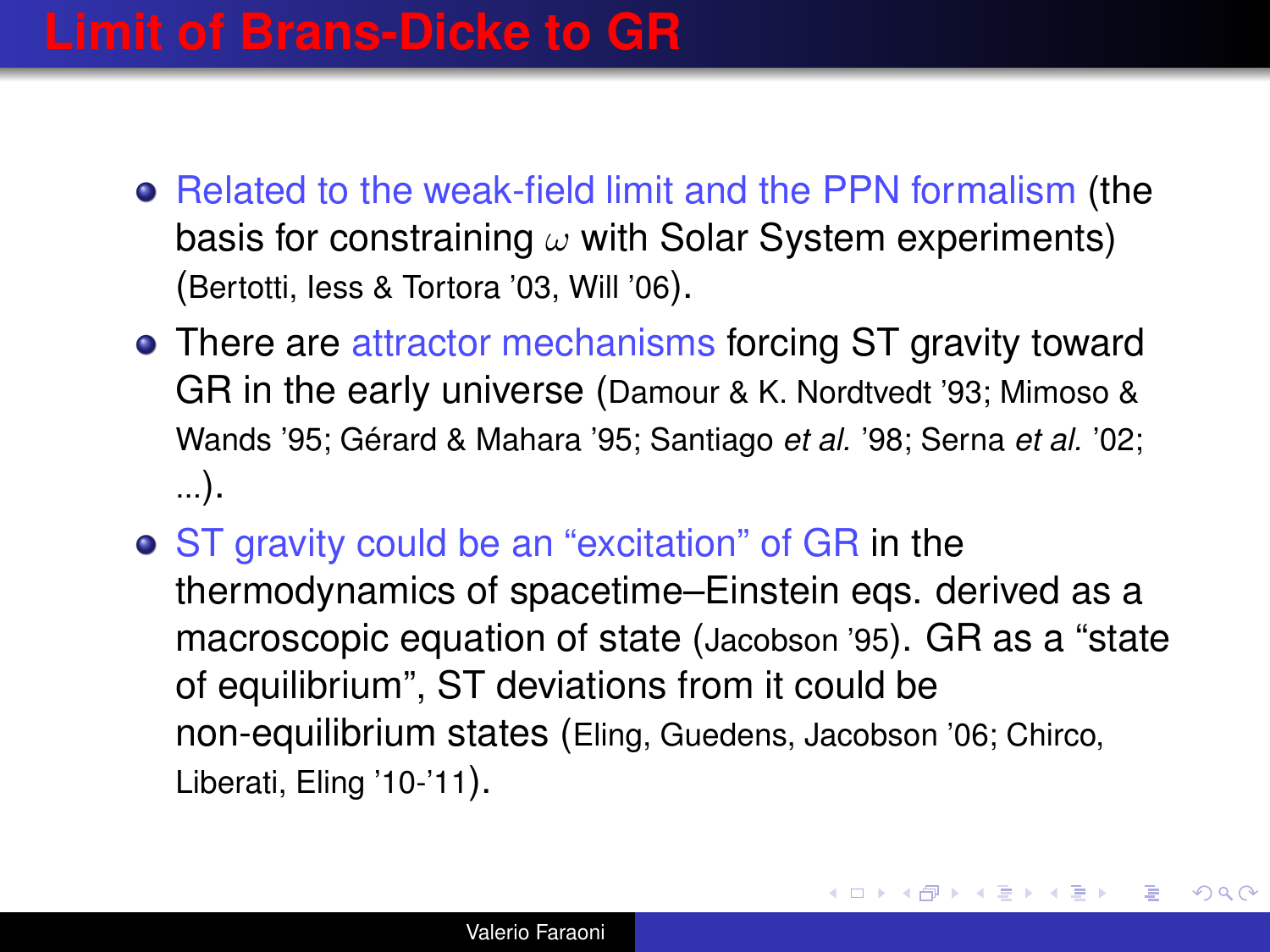GR is reproduced from Jordan frame Brans-Dicke gravity when  $\phi$  becomes constant: then  $G_{\textit{eff}} \simeq \phi^{-1} \rightarrow \text{const.}$ The contentious issue is how fast  $\phi$  approaches a constant. Common lore (*e.g.*, Weinberg '72) is that BD gravity reduces to GR as  $\omega \rightarrow \infty$ , with the BD scalar asymptotics

$$
\phi = \phi_{\infty} + \mathcal{O}\left(\frac{1}{\omega}\right),
$$

**≮ロト ⊀何 ト ⊀ ヨ ト ⊀ ヨ ト** 

G.

つへへ

where  $\phi_{\infty} > 0$  is a constant.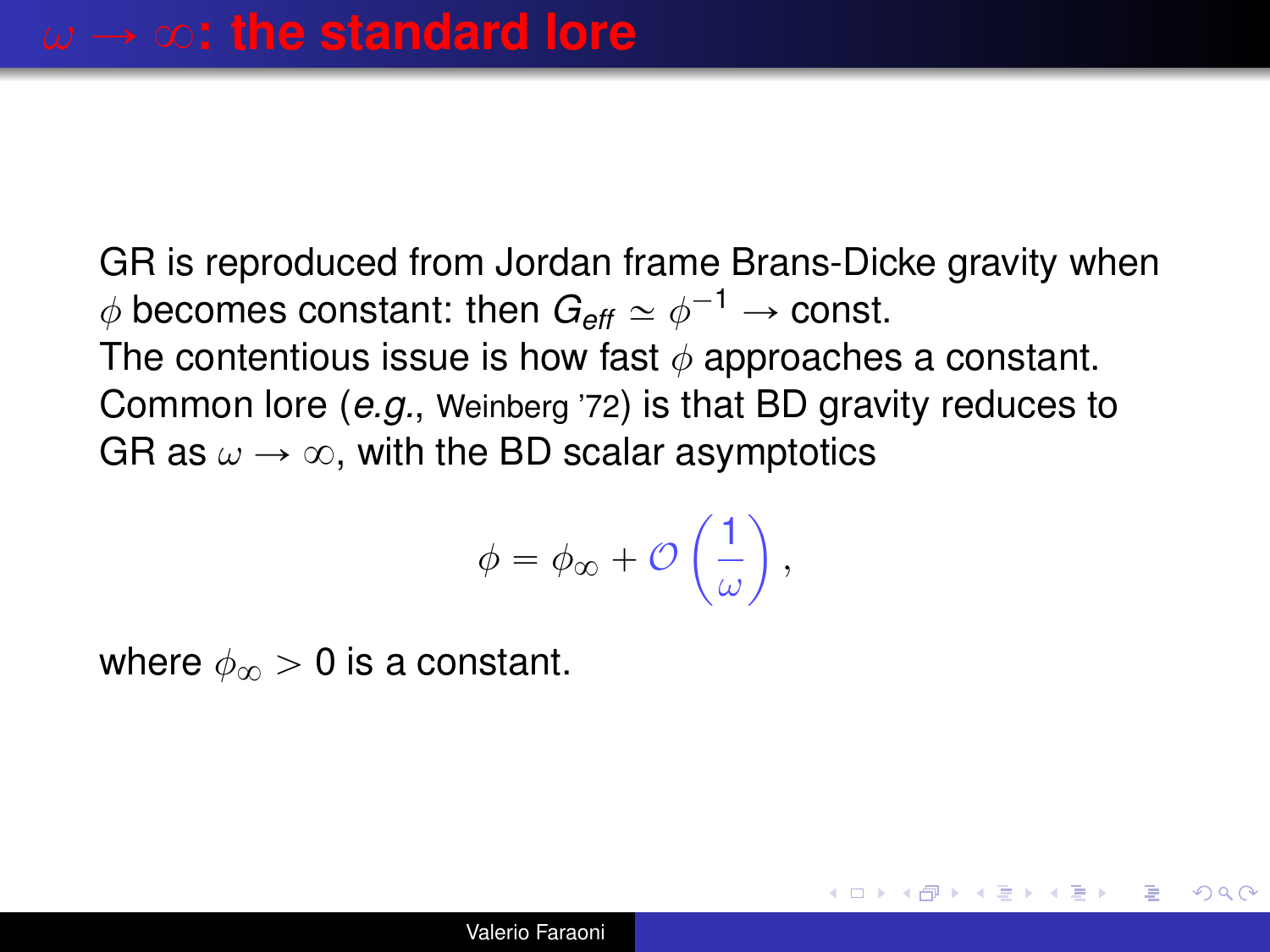A number of analytic solutions of electrovacuum BD have been reported which fail to reduce to the corresponding solutions of GR as  $\omega \rightarrow \infty$  (Matsuda '72; Romero & Barros '92-'93; Paiva & Romero '93; Banerjee & Sen '97; Anchordoqui *et al.* '98; Bhadra & Nandi '01; Järv *et al.* '07, '15; Kirezli & Delice '15)

Apparently, also in matter different from (electro)vacuum (Chauvineau '03, 07; Brando *et al.* '18).

Restrict to *electrovacuum*  $T^{(m)} = 0$ : the asymptotic behavior of  $\phi$  is not the one expected but

$$
\phi = \phi_{\infty} + \mathcal{O}\left(\frac{1}{\sqrt{\omega}}\right)
$$

**K ロ ト K 何 ト K ヨ ト K ヨ ト** 

 $QQ$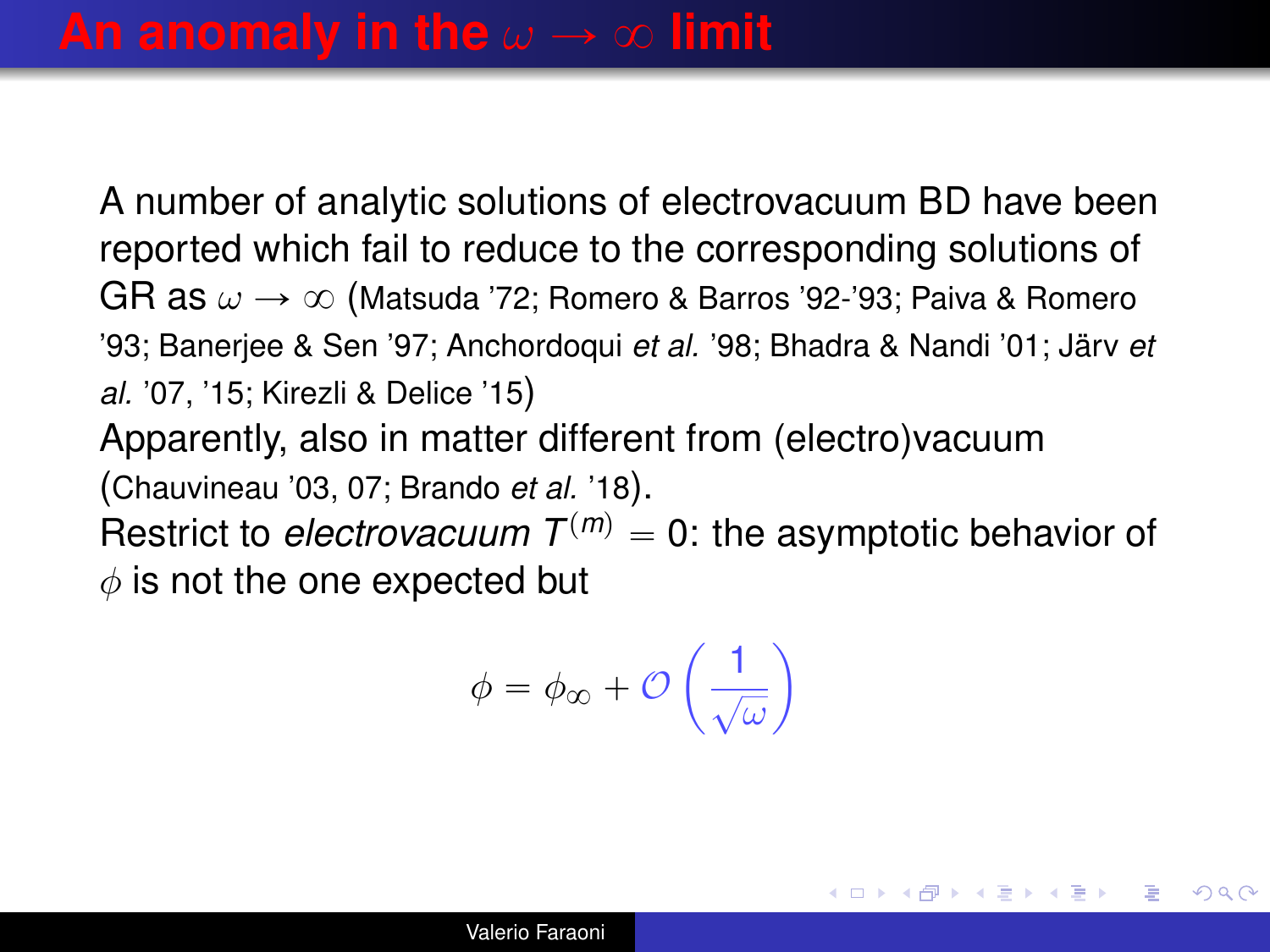<span id="page-24-0"></span>This is related to the restricted conformal symmetry of BD theory when  $\mathcal{T}^{(m)} = 0$ : the relation between  $\bar{\omega}$  and  $\alpha$  can be inverted  $\rightarrow$ 

$$
\alpha=\frac{2\bar\omega+3\pm\sqrt{(2\bar\omega+3)(2\omega+3)}}{2(2\bar\omega+3)}\,,
$$

and  $\alpha \rightarrow 1/2$  as  $\bar{\omega} \rightarrow \infty$ . Trade these two limits and obtain larger and larger  $\bar{\omega}$  by means of consecutive symmetry transformations. In (electro)vacuo, this transformation connects theories within an equivalence class and the change  $\omega \rightarrow \bar{\omega}$ simply moves a BD theory within this equivalence class (VF '99). The  $\bar{\omega} \rightarrow \infty$  limit is a transformation to larger and larger  $\bar{\omega}$ ; it cannot break this restricted conformal invariance and move the theory outside of the equivalence class. GR, which is not conformally invariant, does not belong to this class and cannot be reproduced by this  $\omega \rightarrow \infty$  limit (one needs to first break the conformal invariance).

4 ロ ) (何 ) (日 ) (日 )

 $2Q$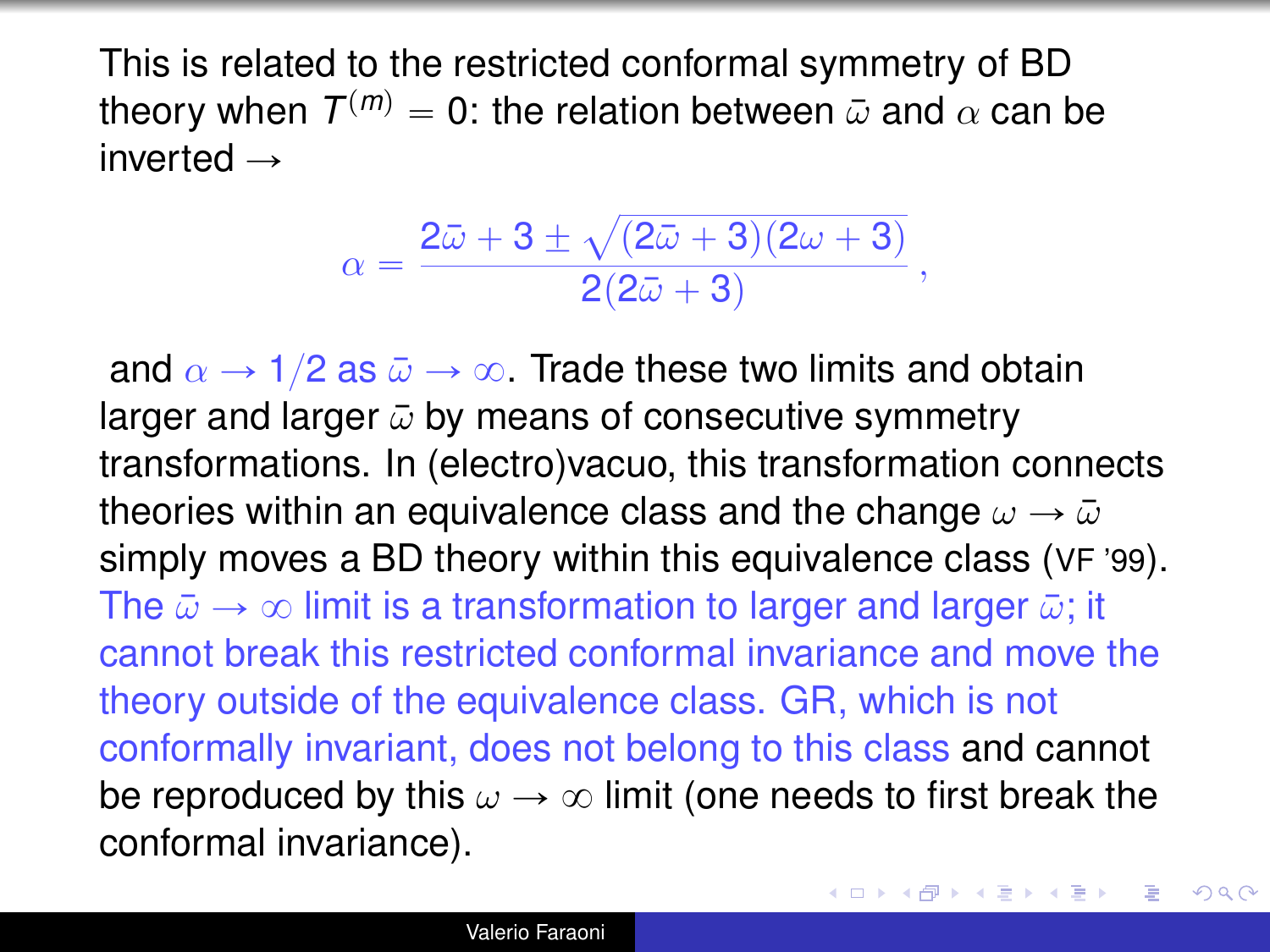### <span id="page-25-0"></span>**Apply the effective fluid formalism**

(restricted to timelike  $\nabla_a \phi$  — if not, another method applies)

 $\omega \rightarrow \infty \leftrightarrow \alpha \rightarrow 1/2$ 

- in this limit the imperfect fluid quantities  $\bar{q}_{a}^{(\bar{\phi})}, \bar{\pi}_{ab}^{(\bar{\phi})}\propto$  (1 – 2 $\alpha$ ) vanish identically;
- there remain non-vanishing contributions to the effective energy density and pressure " ˆ ˙

$$
\overline{I}_{ab}^{(\bar{\phi})} \rightarrow \overline{I}_{ab}^{(\infty)} = \frac{1}{8\pi} \left[ \frac{(2\omega + 3)}{2\phi^2} \left( \nabla_a \phi \nabla_b \phi - \frac{1}{2} g_{ab} \nabla^c \phi \nabla_c \phi \right) \right. \left. - \frac{V(\phi)}{2\phi} g_{ab} \right],
$$
\n
$$
\overline{\rho}^{(\bar{\phi})} \rightarrow \overline{\rho}_{(\infty)} = \frac{1}{\phi} \left[ -\frac{(2\omega + 3)}{32\pi\phi^2} \nabla^c \phi \nabla_c \phi + \frac{V}{16\pi\phi} \right],
$$
\n
$$
\overline{P}^{(\bar{\phi})} \rightarrow \overline{P}_{(\infty)} = \frac{1}{\phi} \left[ -\frac{(2\omega + 3)}{32\pi\phi^2} \nabla^c \phi \nabla_c \phi - \frac{V}{16\pi\phi} \right].
$$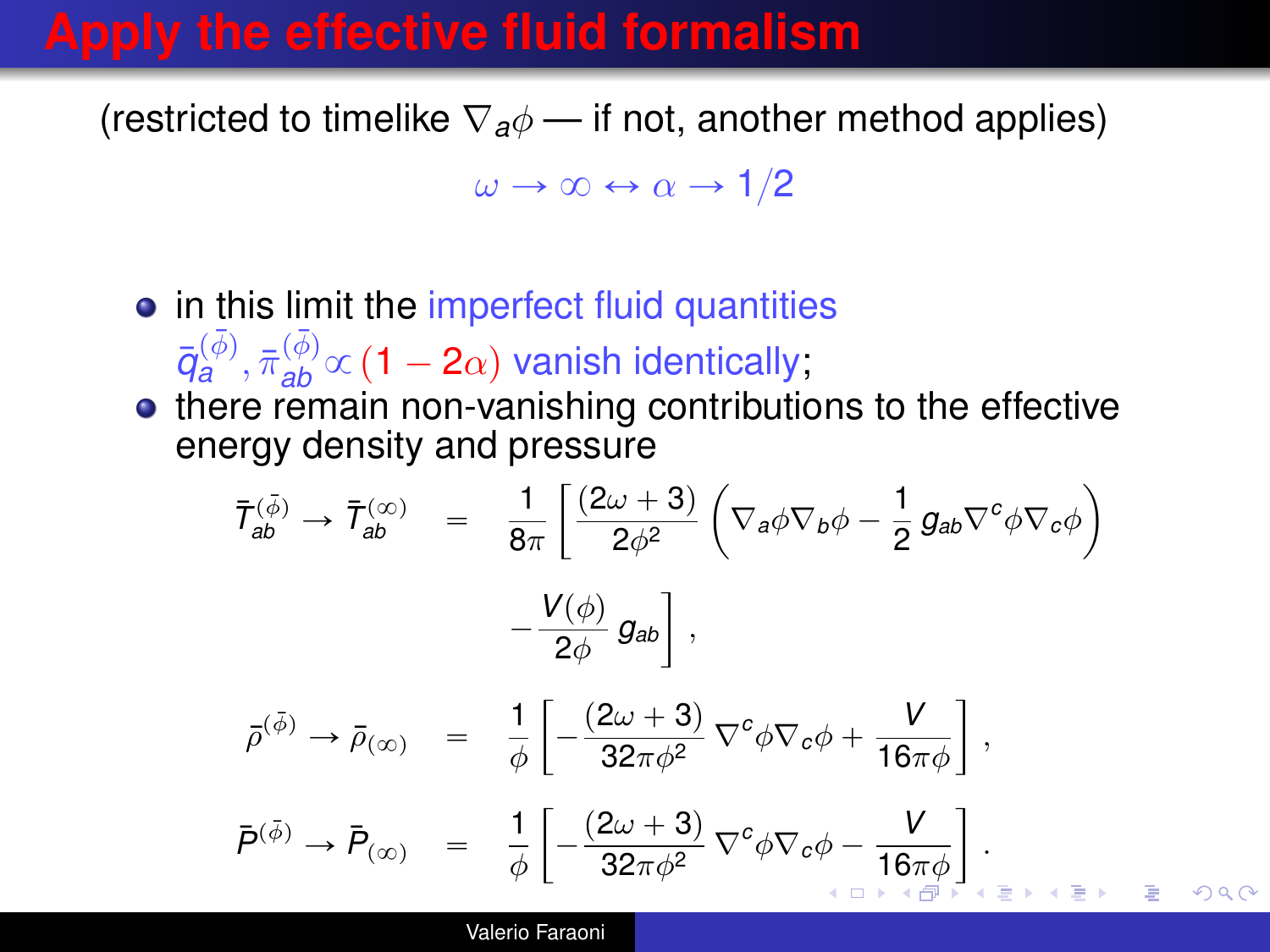<span id="page-26-0"></span>Introducing the Einstein frame quantities

$$
\tilde{g}_{ab} \equiv \phi g_{ab} ,
$$
\n
$$
\Phi = \sqrt{\frac{|2\omega + 3|}{16\pi}} \ln \left(\frac{\phi}{\phi_0}\right) ,
$$

we have

$$
\bar{\mathcal{T}}_{ab}^{(\infty)} = \text{sign} (2\omega + 3) \left[ \tilde{\nabla}_a \Phi \tilde{\nabla}_b \Phi - \frac{1}{2} \tilde{g}_{ab} \left( \tilde{g}^{cd} \tilde{\nabla}_c \Phi \tilde{\nabla}_d \Phi \right) \right]
$$

$$
- U(\Phi) \tilde{g}_{ab}
$$

The stress-energy tensor reduces to that of a minimally coupled scalar field, which has the perfect fluid form. If  $2\omega + 3 > 0$ , the "standard" field  $\Phi$  left in the limit is nothing but the Einstein frame scalar corresponding to the Jordan frame  $\phi$ . However, the Einstein frame was not used in any way!

ă.

 $2Q$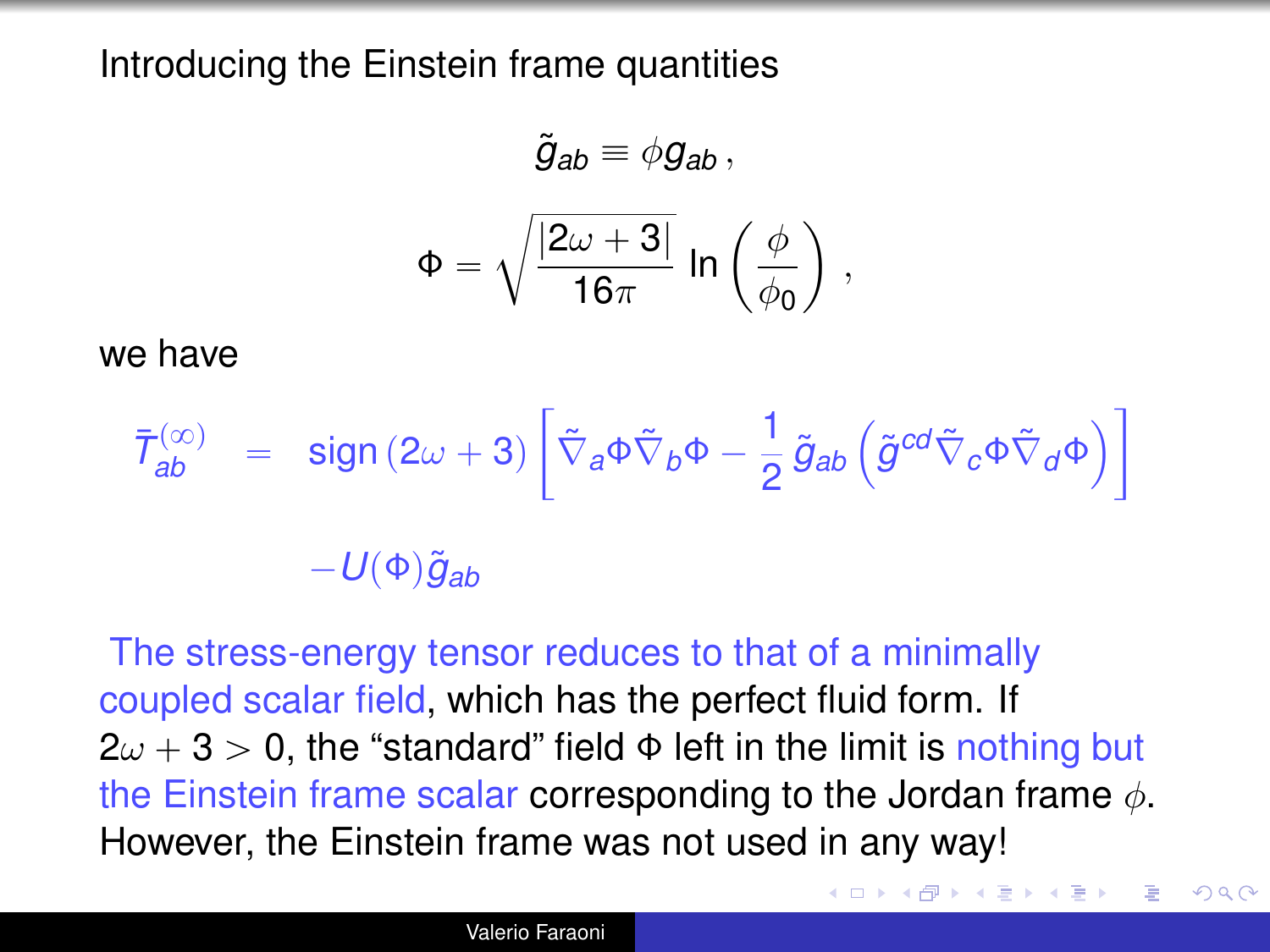### **CONCLUSIONS/OPEN PROBLEMS**

- ST gravity can be presented as effective Einstein egs. with an *imperfect* (irrotational) fluid in the r.h.s.. Is this useful for analogue gravity?
- The anomaly in the  $\omega \rightarrow \infty$  limit of electrovacuum BD theory is explained in a simple way using this fluid formalism: a minimally coupled scaler field survives in the limit (*i.e.*,  $\phi$  does not become constant as it should). It is the Einstein frame scalar associated with  $\phi$ .
- **o** Open problems:
	- How relevant is this for the constraints on ST gravity?
	- Other anomalies in the GR limit for non-conformally invariant matter?
	- Other applications of the effective fluid formalism? Thermodynamics of spacetime?

**≮ロト ⊀ 何 ト ⊀ ヨ ト ⊀ ヨ ト** 

 $2Q$